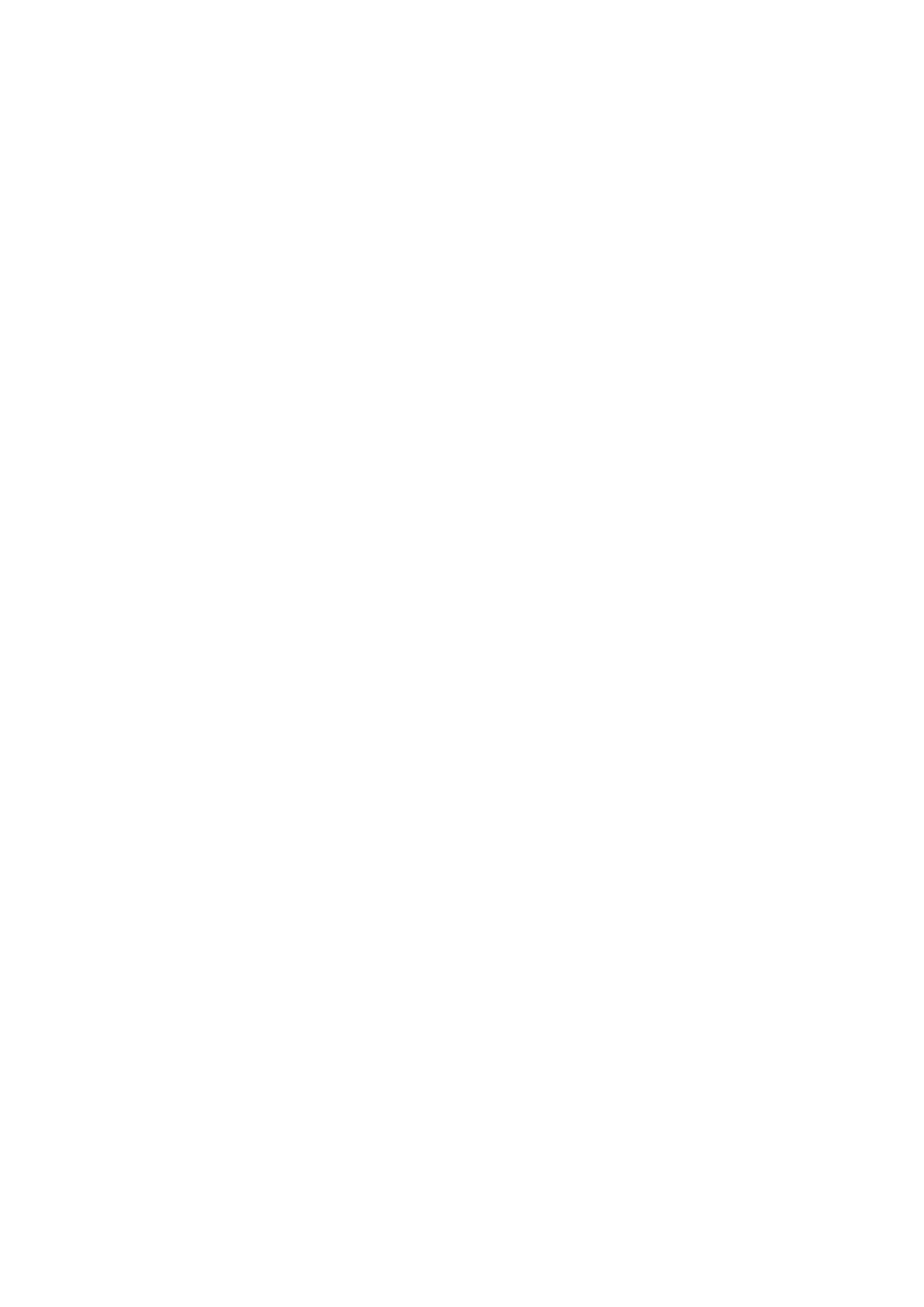# **Final summary** Pastoralist youth in towns and cities

Supporting the economic and social integration of pastoralist youth **Chad and Burkina Faso**

Food and Agriculture Organization of the United Nations (FAO) Rome, 2020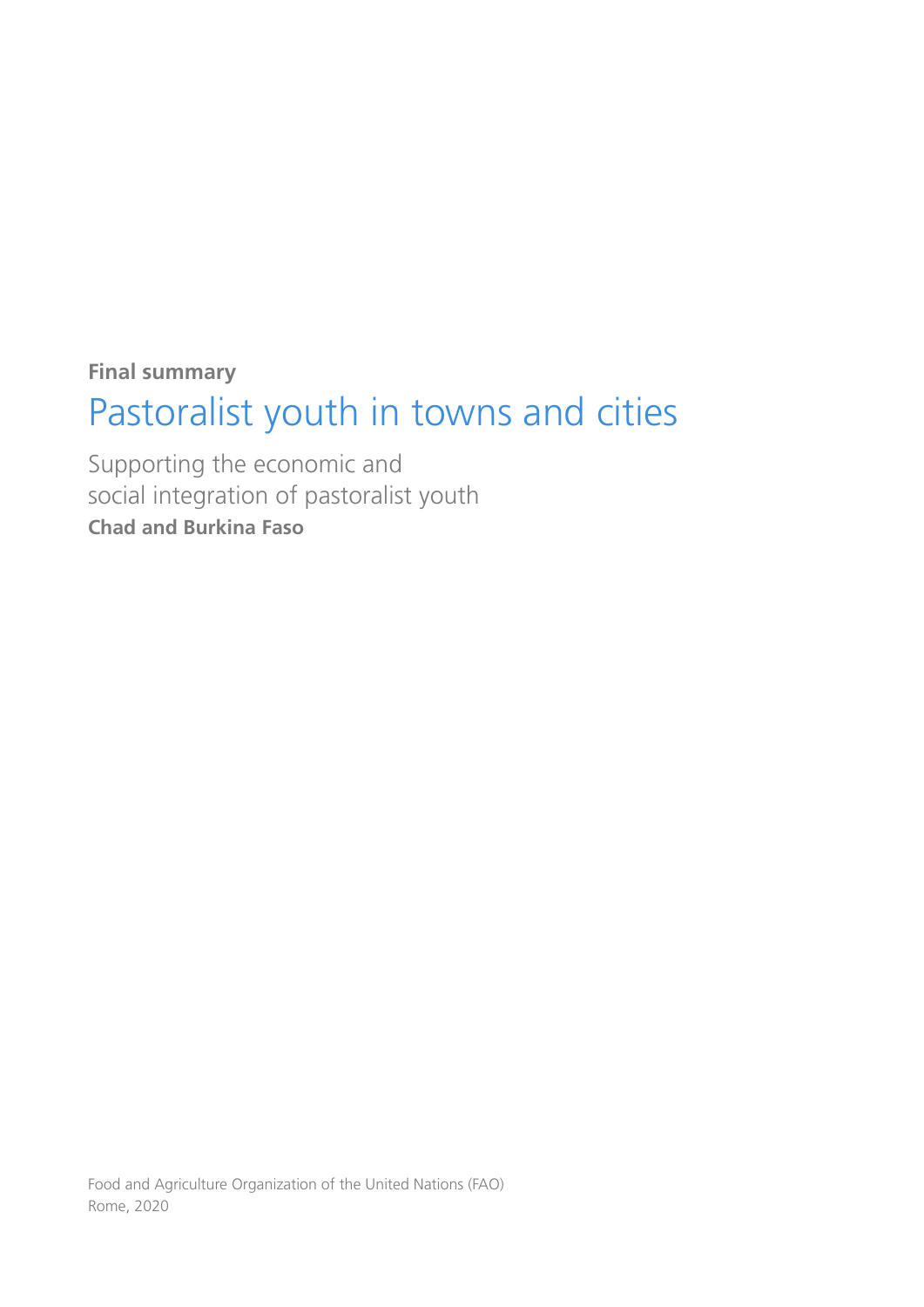Required citation:

Ancey, V., Rangé, C., Magnani, S. and Patat, C. 2020. *Young pastoralists in towns and cities – Summary report.* Supporting the economic and social integration of young pastoralists – Chad and Burkina Faso. Rome, FAO.

The designations employed and the presentation of material in this information product do not imply the expression of any opinion whatsoever on the part of the Food and Agriculture Organization of the United Nations (FAO) concerning the legal or development status of any country, territory, city or area or of its authorities, or concerning the delimitation of its frontiers or boundaries. The mention of specific companies or products of manufacturers, whether or not these have been patented, does not imply that these have been endorsed or recommended by FAO in preference to others of a similar nature that are not mentioned.

The views expressed in this information product are those of the author(s) and do not necessarily reflect the views or policies of  $F\Delta$  $\cap$ 

© FAO, 2020



Some rights reserved. This work is made available under the Creative Commons Attribution-NonCommercial-ShareAlike 3.0 IGO licence (CC BY-NC-SA 3.0 IGO; https://creativecommons.org/licenses/by-nc-sa/3.0/igo/legalcode).

Under the terms of this licence, this work may be copied, redistributed and adapted for non-commercial purposes, provided that the work is appropriately cited. In any use of this work, there should be no suggestion that FAO endorses any specific organization, products or services. The use of the FAO logo is not permitted. If the work is adapted, then it must be licensed under the same or equivalent Creative Commons licence. If a translation of this work is created, it must include the following disclaimer along with the required citation: "This translation was not created by the Food and Agriculture Organization of the United Nations (FAO). FAO is not responsible for the content or accuracy of this translation. The original [Language] edition shall be the authoritative edition."

Disputes arising under the licence that cannot be settled amicably will be resolved by mediation and arbitration as described in Article 8 of the licence except as otherwise provided herein. The applicable mediation rules will be the mediation rules of the World Intellectual Property Organization http://www.wipo.int/amc/en/mediation/rules and any arbitration will be conducted in accordance with the Arbitration Rules of the United Nations Commission on International Trade Law (UNCITRAL).

**Third-party materials.** Users wishing to reuse material from this work that is attributed to a third party, such as tables, figures or images, are responsible for determining whether permission is needed for that reuse and for obtaining permission from the copyright holder. The risk of claims resulting from infringement of any third-party-owned component in the work rests solely with the user.

**Sales, rights and licensing.** FAO information products are available on the FAO website (www.fao.org/publications) and can be purchased through publications-sales@fao.org. Requests for commercial use should be submitted via: www.fao.org/contact-us/licence-request. Queries regarding rights and licensing should be submitted to: copyright@fao.org.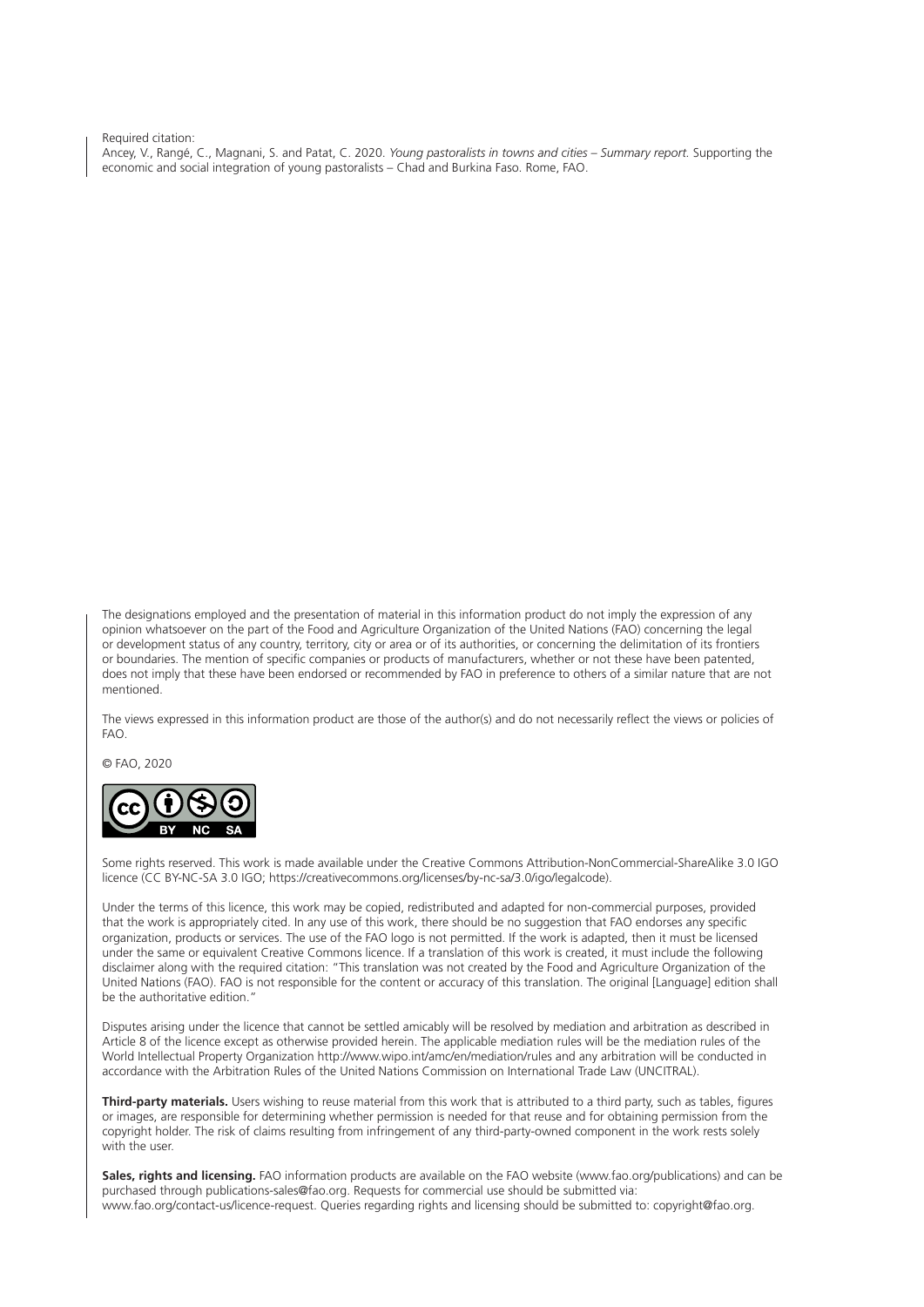# **Contents**

| Preface                                                                                                                                                                   | $\cal{U}$    |
|---------------------------------------------------------------------------------------------------------------------------------------------------------------------------|--------------|
| Acronyms                                                                                                                                                                  | vü           |
| Key messages                                                                                                                                                              | ix           |
| <b>PART 1. INTRODUCTION</b>                                                                                                                                               | $\mathbf{1}$ |
| <b>METHODOLOGY OF THE STUDY</b>                                                                                                                                           | $\mathbf{1}$ |
| <b>PART 2. PROFILES OF YOUNG MIGRANTS FROM PASTORALIST BACKGROUNDS</b>                                                                                                    | 4            |
| EXAMPLES OF THE MIGRANT JOURNEYS OF YOUNG PEOPLE FROM<br>PASTORALIST BACKGROUNDS (BURKINA FASO/CHAD)                                                                      | 4            |
| YOUNG PEOPLE IN SEARCH OF ADULT AND CITIZEN STATUS FOR<br>THEMSELVES AND THEIR COMMUNITIES                                                                                | 15           |
| <b>PART 3. THE INSTITUTIONAL CONTEXT OF THE INTEGRATION</b><br>OF YOUNG PEOPLE FROM PASTORALIST BACKGROUNDS:<br>PERCEPTIONS, INSTRUMENTS AND STRATEGIES FOR PUBLIC ACTION | 19           |
| URBAN MIGRATION AMONG PASTORALIST YOUTH, A POORLY UNDERSTOOD PUBLIC ISSUE                                                                                                 | 19           |
| INSTRUMENTS AND STRATEGIES FOR PUBLIC ACTION: IS THE ISSUE OF URBAN MIGRATION<br>AMONG PASTORALIST YOUTH A MATTER FOR "PUBLIC ACTION"?                                    | 21           |
| <b>PART 4. CONCLUSIONS</b>                                                                                                                                                | 25           |
| RETHINKING YOUNG PEOPLE'S MOBILITY AND<br>THEIR PATHWAYS TO ADULTHOOD                                                                                                     | 25           |
| SUPPORTING RATHER THAN RESTRAINING MOBILITY                                                                                                                               | 25           |
| RETHINKING THE CONNECTIONS BETWEEN TOWNS AND<br>CITIES AND CAMPS WITHIN PASTORAL ECONOMIES                                                                                | 25           |
| THINKING OF YOUNG PEOPLE NOT ONLY AS WORKERS BUT<br><b>ALSO AS CITIZENS</b>                                                                                               | 26           |
| SUPPORTING PASTORALIST YOUTH WITH REFERENCE TO THE CONTEMPORARY PASTORAL<br>DYNAMICS: POSSIBLE STRATEGIES FOR ACTION                                                      | 26           |
| CONSTRUCTING PUBLIC ACTION ON PASTORALIST YOUTH                                                                                                                           | 26           |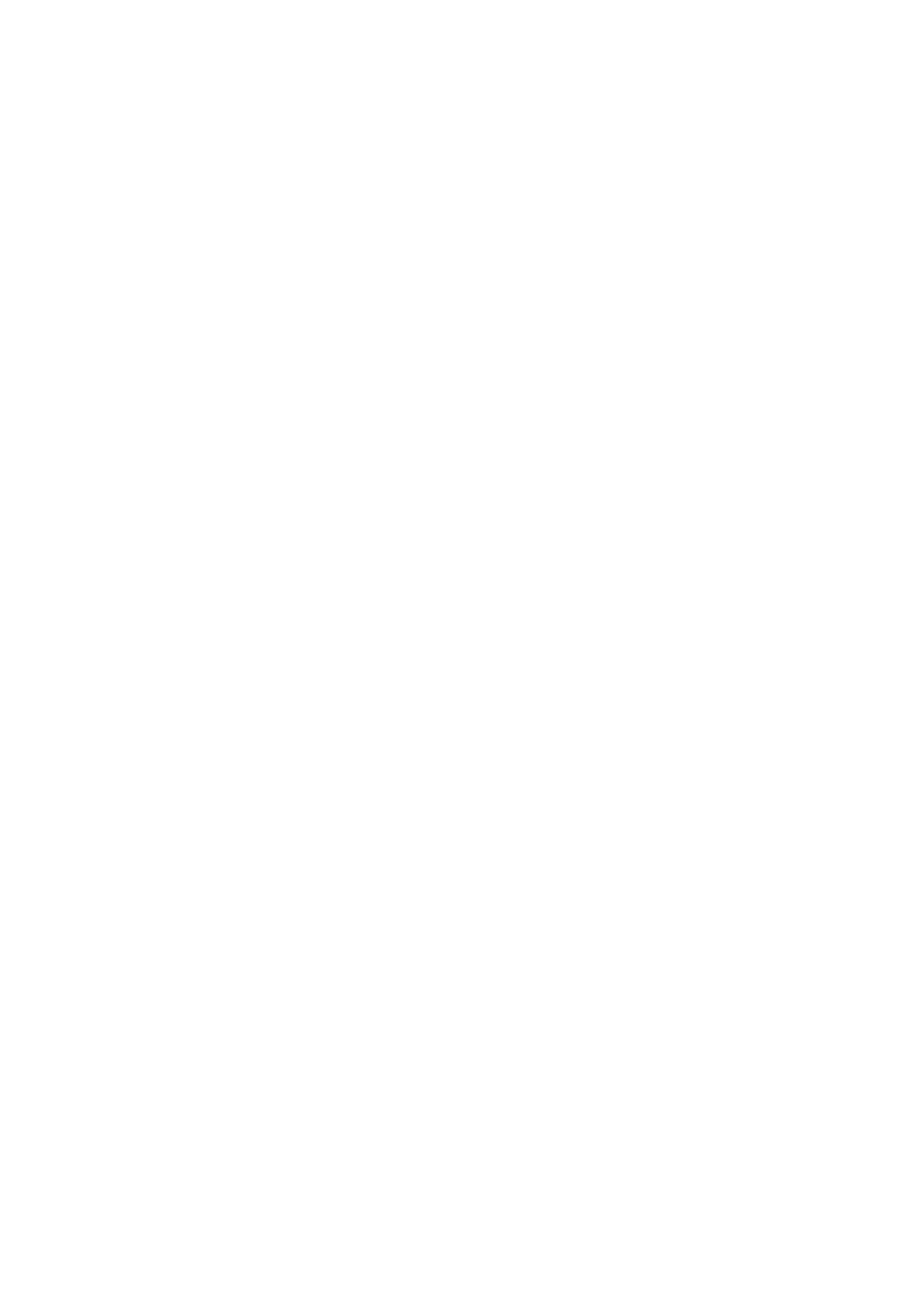# **Preface**

In a context of policies to control migratory flows on an international level and fears about the destabilization of the state at a national level (widespread insurrection, the proliferation of armed militias), developing normative discourses about youth and pastoralism have come to be characterized by references to inactive and aimless young people, migration, participation in armed violence, violent conflicts categorized simplistically as ethnic and socio-professional, the criminal economy, jihadism, resource degradation, climate change, and resilience, often linked together in a causal chain.

A contradiction remains between the development of such normative discourses and a lack of relevant data on pastoralist youth, the ways in which they acquire autonomy, and the conditions which are now determining the reproduction of pastoralist family economies. A tendency persists to view them through the prism of the pastoral systems of previous generations, despite the structural changes rapidly transforming rural areas in a political context that is increasingly deleterious to pastoral practices.

One major transformation in rural areas in the Sahel is greater connection with towns and cities. This creates new situations and pathways that transform the needs and aspirations of the majority of the population, and particularly young people, and thus demand public action in their own right. As a knowledge-based institution, the FAO has conducted an exploratory study in Chad and Burkina Faso into the migratory networks of young people from pastoralist backgrounds, their links to their family economies and their institutional context. The present summarized report aims to inform and support coordinated and independent public action on the issue.

Badi Besbes

Animal Production and Health Division Food and Agroculture Organization of the United Nations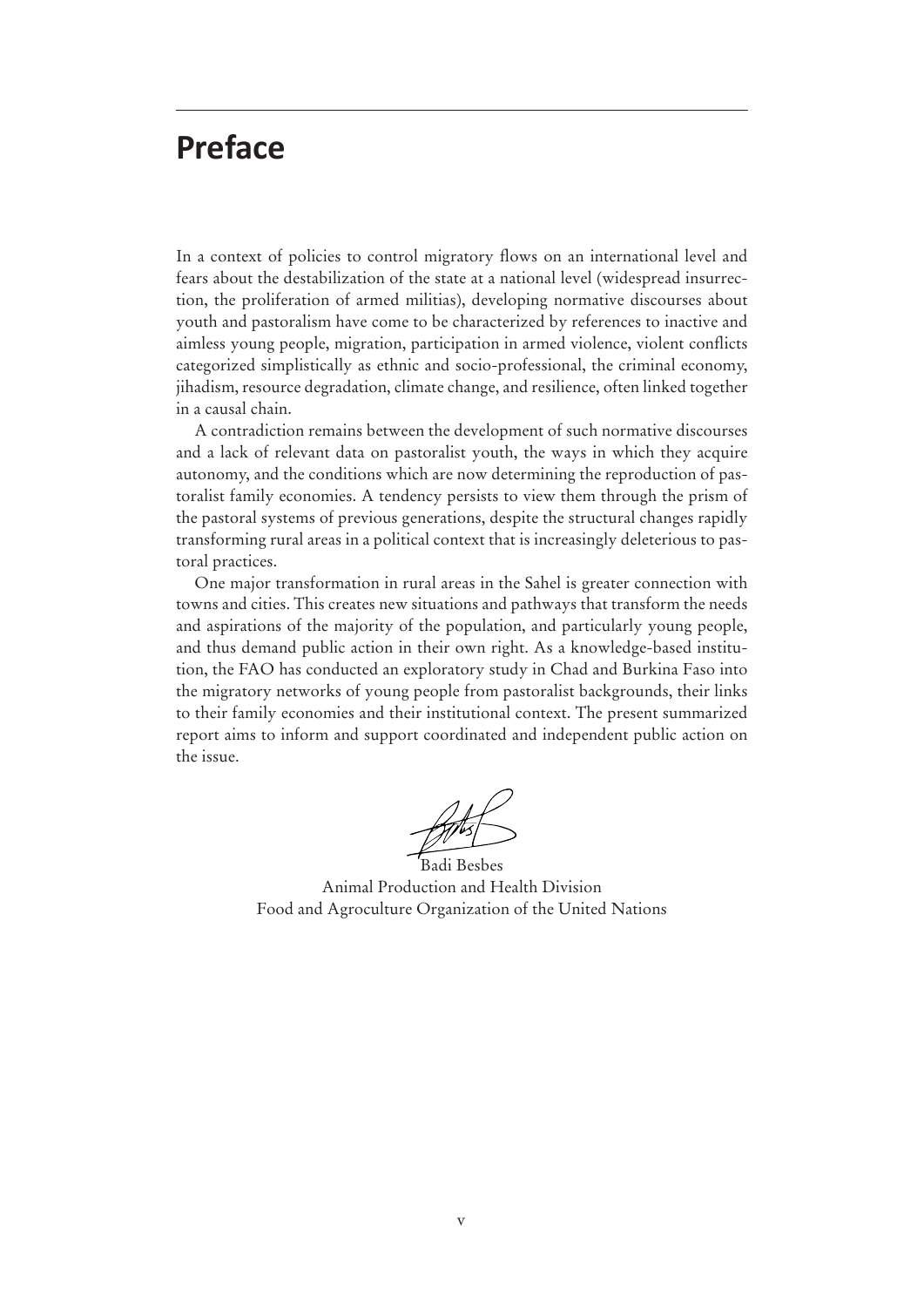# **Preparation of the document**

Summary based on the following reports:

- • FAO. 2019. *Jeunes pasteurs en ville. Réseaux et trajectoires migratoires des jeunes; Tchad et Burkina Faso.* (115 pages).
- • FAO. 2019. *Jeunes pasteurs en ville. Contexte institutionnel de l'insertion des jeunes issus des populations pastorales: perceptions, dispositifs et stratégies d'action publique au Burkina Faso.* (70 pages).
- • FAO. 2019. *Jeunes pasteurs en ville. Contexte institutionnel de l'insertion des jeunes issus des populations pastorales: perceptions, dispositifs et stratégies d'action publique au Tchad.* (73 pages).

# **AUTHORS**

Sergio Magnani (IRAM), Cécile Patat (IRAM), Charline Rangé (Consultant).

# **CONTRIBUTORS**

Amidou Barry (Consultant), Fatoumata Dao (Consultant), Serena Ferrari (FAO), Moumouni Ouedraogo (Ministry of animal resources and fishery of Burkina Faso), Djimet Seli (Consultant).

# **COORDINATOR**

Véronique Ancey (FAO).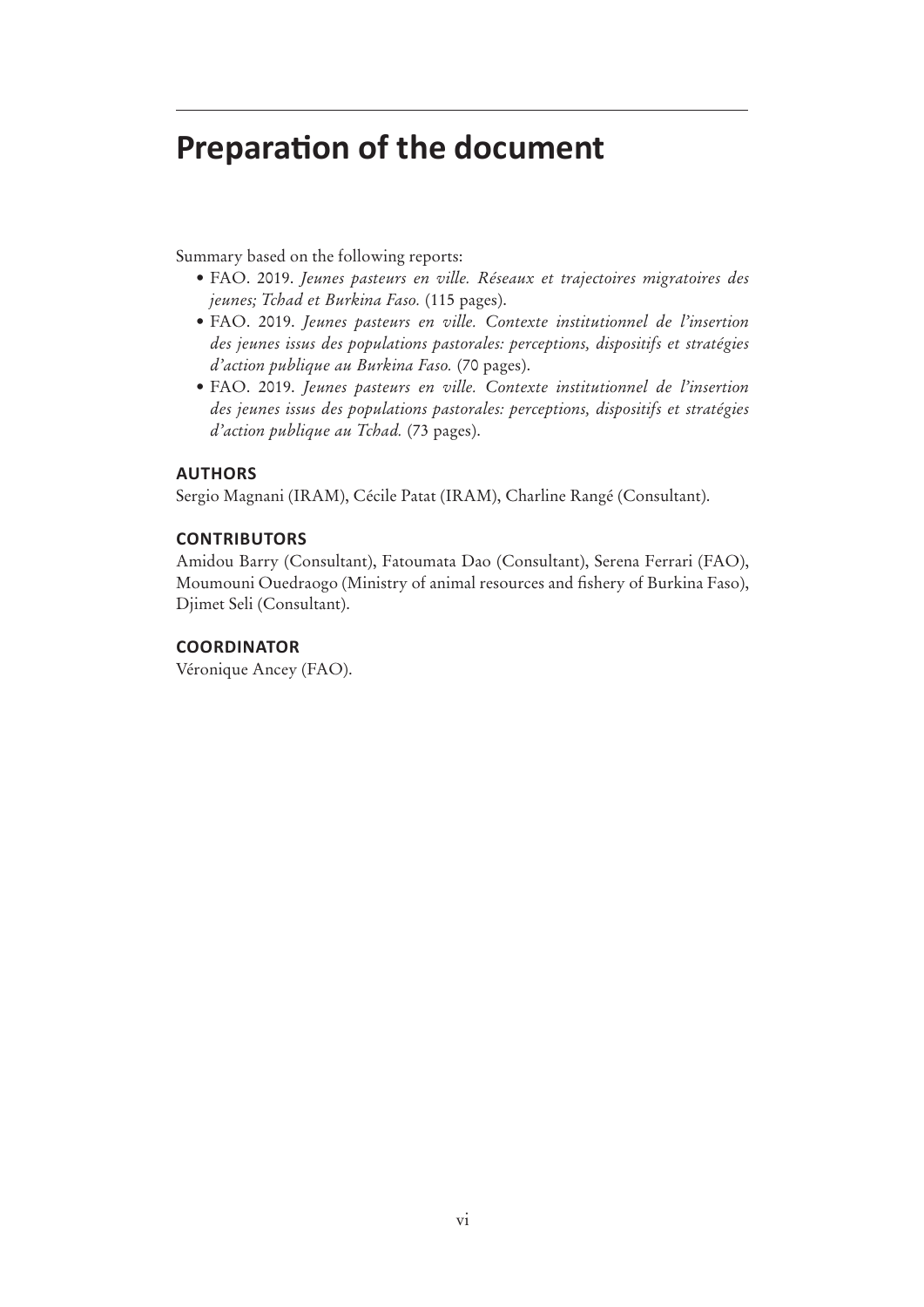# **Acronyms**

| AfDB          | African Development Bank                                                                                                                                                                      |  |  |
|---------------|-----------------------------------------------------------------------------------------------------------------------------------------------------------------------------------------------|--|--|
| AFD           | Agence Française de Développement (French Development Agency)                                                                                                                                 |  |  |
| CSO           | Civil society organization                                                                                                                                                                    |  |  |
| EU            | European Union                                                                                                                                                                                |  |  |
| IGR           | Income generating activities                                                                                                                                                                  |  |  |
| <b>IRAM</b>   | Institut de Recherches et d'Applications des Méthodes<br>de Développement (Institute of Research and Application of<br>Development Methods)                                                   |  |  |
| <b>NGO</b>    | Non-governmental organization                                                                                                                                                                 |  |  |
| PLFO          | Professional livestock farmers' organization                                                                                                                                                  |  |  |
| <b>PASTOR</b> | Programme d'Appui Structurant de Développement Pastoral<br>(Structural Support Program for Pastoral Development)                                                                              |  |  |
| PIRPT         | Projet d'infrastructures rurales, pastorales et de transhumance<br>(Rural, Pastoral and Transhumance Infrastructure Project)                                                                  |  |  |
| <b>PRAPS</b>  | Programme Régional d'Appui au Pastoralisme au Sahel<br>(Regional Sahel Pastoralism Support Project)                                                                                           |  |  |
| <b>PREPAS</b> | Projet de renforcement de l'élevage pastoral<br>(Project to Strengthen Pastoral Breeding)                                                                                                     |  |  |
| PREPP         | Programme Régional d'Education/formation des Populations<br>Pastorales en zones transfrontalières (Regional Education/Training<br>Program for Pastoralist Populations in Transnational Areas) |  |  |
| <b>TFPs</b>   | Technical and financial partners                                                                                                                                                              |  |  |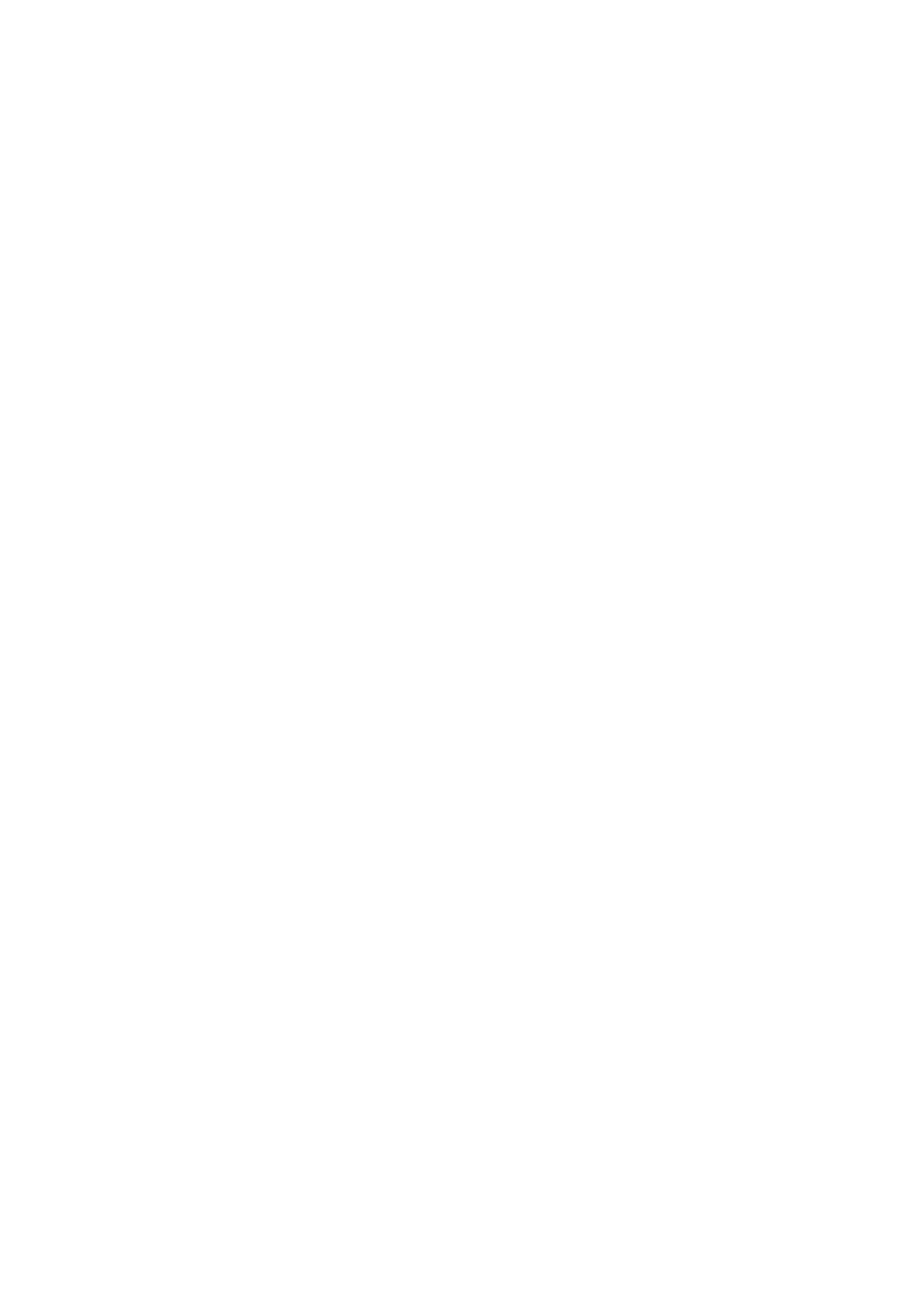# **Key messages**

The changes and constraints in the economy of the family pastoral economy are modifying the pathways to adult status for pastoralist youth in Chad and Burkina Faso. The study synthesized here focused on, on the one hand, the youth – men born in pastoral environments, who had migrated into towns and cities (Ndjamena, Dourbali, Ouagadougou, Bobo Dioulasso), identified in their migratory network, as witnesses and actors of those changes; on the other hand, stakeholders from public or community institutions concerned by these issues.

# **THE ACCESS TO ADULT STATUS FOR MIGRANT PASTORALIST YOUTH SOMETIMES NEEDS MOBILITY...**

- **1.** In very diverse cases, the youth do not aspire en masse to leave the pastoralist way of life; but their access to adult status no longer involves only livestock farming and the transfer of livestock-related rights.
- **2.** For the youth, the challenge of migration relates to the need for room for manoeuvre, with a view to acquire autonomy outside their household's herd; nonetheless, contributing to securing the family economy remains a condition, for them, for being recognized as adults.
- **3.** In both Chad and Burkina Faso, the security context (violent armed groups, repressive pushback from the state) jeopardizes youth mobility and therefore also the pathways to social, economic and political integration of a whole generation.

### **…AND THE EXPERIENCE OF TOWNS AND CITIES**

- **4.** Between camps and towns and cities, new connections appear relating to the animal trade and formal and Koranic schooling.
- **5.** In towns and cities, community associations help build a sense of belonging; the migrant youth experience new relationships with other ethnic groups.
- **6.** Urban anchoring and pastoral mobility do not necessarily conflict at the level of families and communities. Migrant youth play a new and recognized role within families relying on diversified and multi-localized activities, through cash transfers, exchange of information on resources and rights, or by hosting family members.
- **7.** Young people's trajectories underline the need for pastoral families 1) to combine pastoral mobility and territorial anchoring and 2) to be able to exercise their citizenship
- **8.** Under these conditions, the urban migrations of the youth are factors of social change in pastoralist environments.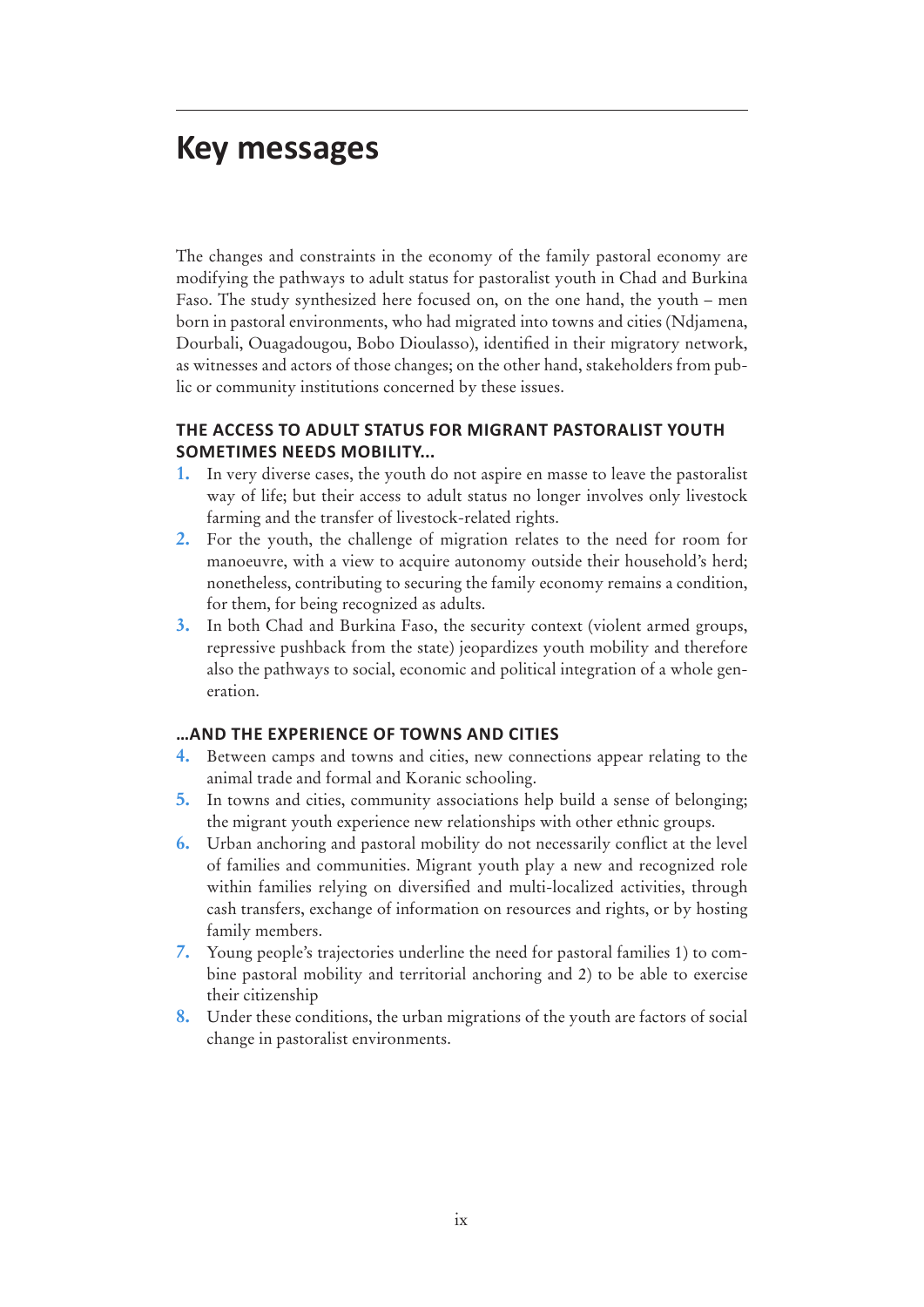# **URBAN MIGRATION OF THE YOUTH IS POORLY UNDERSTOOD BY PUBLIC AUTHORITIES**

- **9.** While politicians fear the marginality and delinquency of young migrants, the professional organizations point out the issue of the workforce renewal; for the families, youth migration is a «normal» fact. Where it was once temporary, it now presents evolving challenges.
- **10.** The difficulty in setting up both public debate and action is due to: the lack of data; weak cross-sector coordination; the focus of the political agenda on employment, migration and security, to the detriment of rural transformations and the role of rural-urban links.
- **11.** The political solutions frequently envisaged for «managing youth migration» are out of step with reality, whether they are aimed at keeping young people in the camps or «sedentarizing» pastoralism.

### **RECOMMENDATIONS**

- Accompany mobility rather than trying to contain it.
- Think about the connections of towns and cities to camps within the pastoral economies.
- • Think of the youth not only as workers but also as citizens.
- Accompany pastoralist youth with reference to contemporary dynamics: i) recognize pastoralism within economic policies, ii) extend basic public services to rural areas; iii) develop new forms of support in the urban areas.
- Build public action on pastoralist youth favourable to pastoralism, through networking and dialogue between sectors and stakeholders, focusing for example on education, vocational training and social inclusion in urban areas.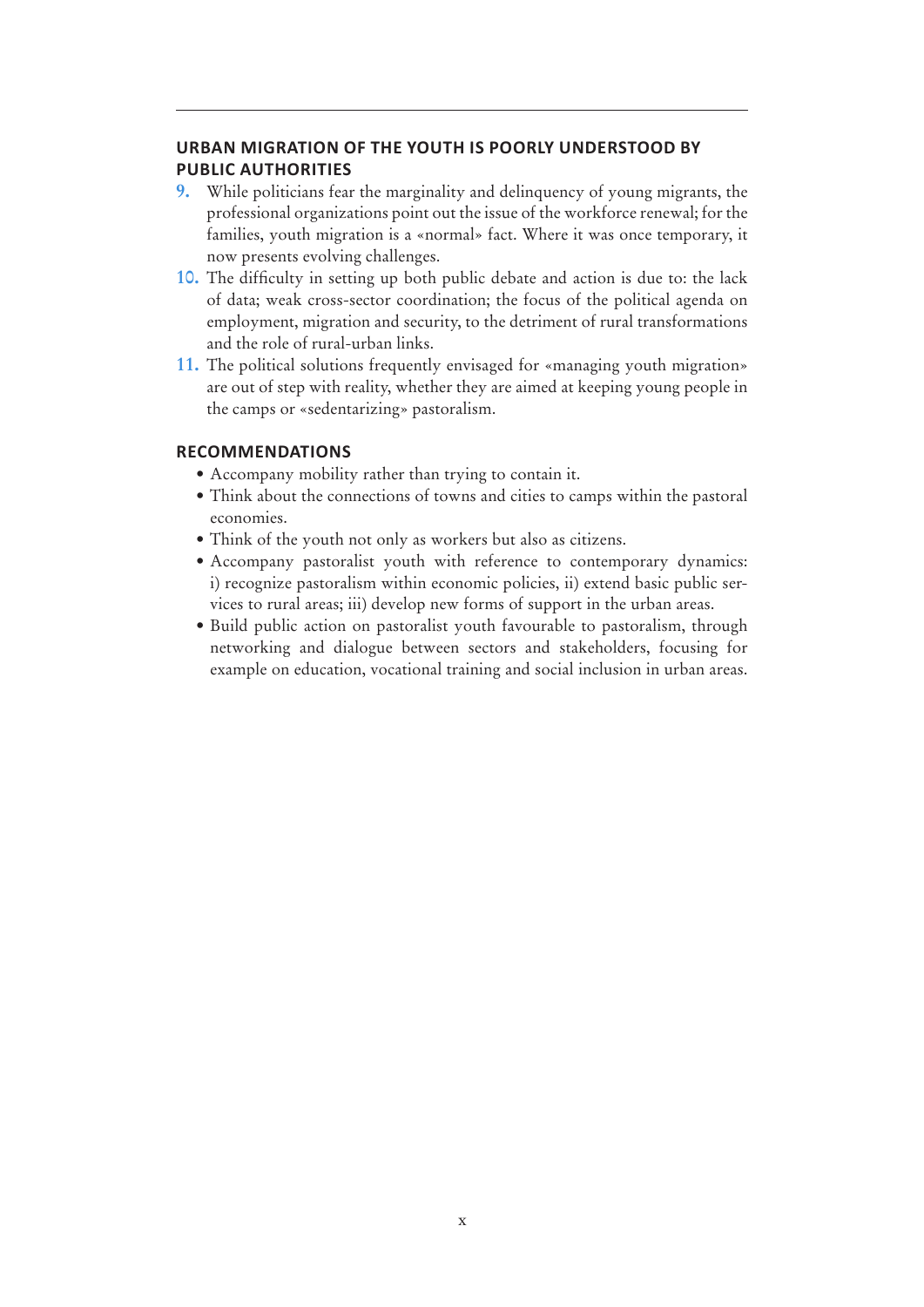# Part 1 **Introduction**

The exploratory study "Pastoralist youth in towns and cities: supporting the economic and social integration of pastoralist youth (Chad, Burkina Faso)", is an initiative of the Livestock and Genetic Resources branch of the FAO.

The study is based on the hypothesis that normative discourses make it impossible to grasp the new challenges in integrating young people from pastoralist backgrounds that are presented by rapid structural changes. Moreover, these challenges are poorly understood within development circles because data gathering techniques are ill adapted to the characteristics of pastoral societies.

A second hypothesis is that the structurally lower levels of school enrollment and professional training in pastoral groups and their higher level of marginalization call for specific attention and, to redress this inequality, measures to support education, training and employment for pastoralist youth. While pastoral societies have historically been afforded a measure of relief from administrative pressures by their marginalization, today it compounds the constraints which jeop-

#### **Box 1** Pastoralism

Pastoralism is a system of production specializing in the valorization of a range of resources which can be more or less variable and unpredictable depending on the extent of local climatic variability. As such it is characterized by: 1) a high level of interaction between humans, animals and the environment, implemented by strategic forms of mobility and the selective feeding of livestock; 2) the maintenance of flexible and non-exclusive forms of regulation for land and water resource management. In West Africa, pastoral systems and their economies extend beyond the Sahel, through transhumance practices, the livestock market, youth mobility, the provision of feed inputs, the issue of agricultural fertility and questions of political regulation.

ardize their basic rights and the social and economic inclusion of pastoralists, and particularly their youth.

The principal objectives of the study are:

- To redefine the challenges of mobility and the socioeconomic and professional integration of pastoralist youth in terms of land and resource management, access to citizens' rights and structural change.
- In the case of pastoralist youth exposed to specific constraints and risks, to put the integration and autonomy of young people at the heart of public action that looks further than the idea of employability to encompass a wide range of social dimensions.
- To fuel debate that can inform political dialogue around pastoralism and youth in the Sahel and West Africa.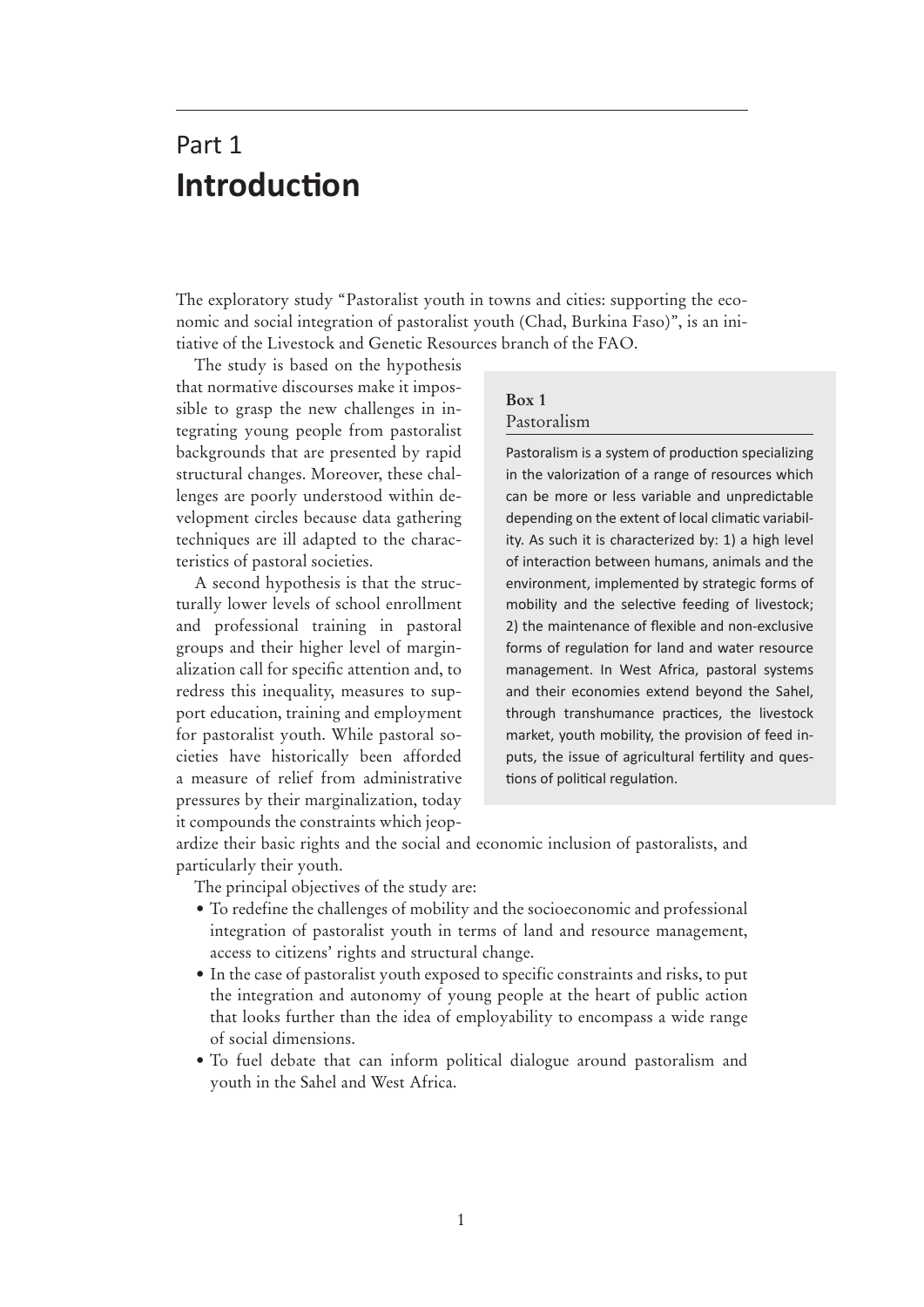Structural changes in rural and pastoral areas in a few key words

- Demographic change leading to tensions between the structure of the population pyramid and the gerontocratic organization of communities;
- Densification of urban networks;
- Densification of agricultural land;
- Structural presence of development aid;
- Threats to pastoral land and the influence of state actors and new actors in land management;
- Monetization of economies and commercialization of pastoral resources;
- Development of information and communication technologies (telephones) and means of transport (motorbikes);
- Growing inequalities within communities.

### **METHODOLOGY OF THE STUDY**

The different institutional points of view are set against the trajectories of young people. Given that different institutions have a range of agendas and work in different domains, their necessarily partial perspectives can appear contradictory. The two aspects of this study make sense of these disconnected discourses through two series of complementary surveys.

Two qualitative field studies in Chad (N'Djamena and Dourbali) and in Burkina Faso (Ouagadougou and Bobo Dioulasso) document the migration of young people from pastoralist communities through interviews with key informants, young people passing through or settled in the capitals, and key actors in informal networks of integration.3

Two analyses of the institutional landscape in Chad and Burkina Faso present the perceptions of actors, support policies, and formal and informal programs and networks which young people from pastoral communities can access.4 Chad and Burkina Faso were chosen because

#### **Box 3**

#### Becoming an adult in pastoral societies

The process of gaining autonomy is often defined by access to employment, marriage and living independently. Within pastoral communities, where most of the herd is a shared means of production and the residential unit is multi-generational, becoming an adult depends on being able to contribute actively to the family's welfare and to acts of solidarity within the community, which is in turn rewarded with the right to have one's voice heard within the family and the community. In a "purely pastoral" economy, access to adult status and the reproduction of family economies depends on control over young people's work and the redistribution of rights to the livestock. Structural changes (commercialization, demography, etc.) and the current constraints on production and the cattle trade have transformed the pathways to autonomy open to young people, who now find themselves in family economies that are no longer uniquely pastoral.

<sup>3</sup> Cf the report "Jeunes pasteurs en ville. Réseaux et trajectoires migratoires des jeunes; Tchad et Burkina Faso" (115 pages).

<sup>4</sup> Cf the reports "Jeunes pasteurs en ville. Contexte institutionnel de l'insertion des jeunes issus des populations pastorales: perceptions, dispositifs et stratégies d'action publique au Burkina Faso" (70 pages) and "Jeunes pasteurs en ville. Contexte institutionnel de l'insertion des jeunes issus des populations pastorales: perceptions, dispositifs et stratégies d'action publique au Tchad" (73 pages).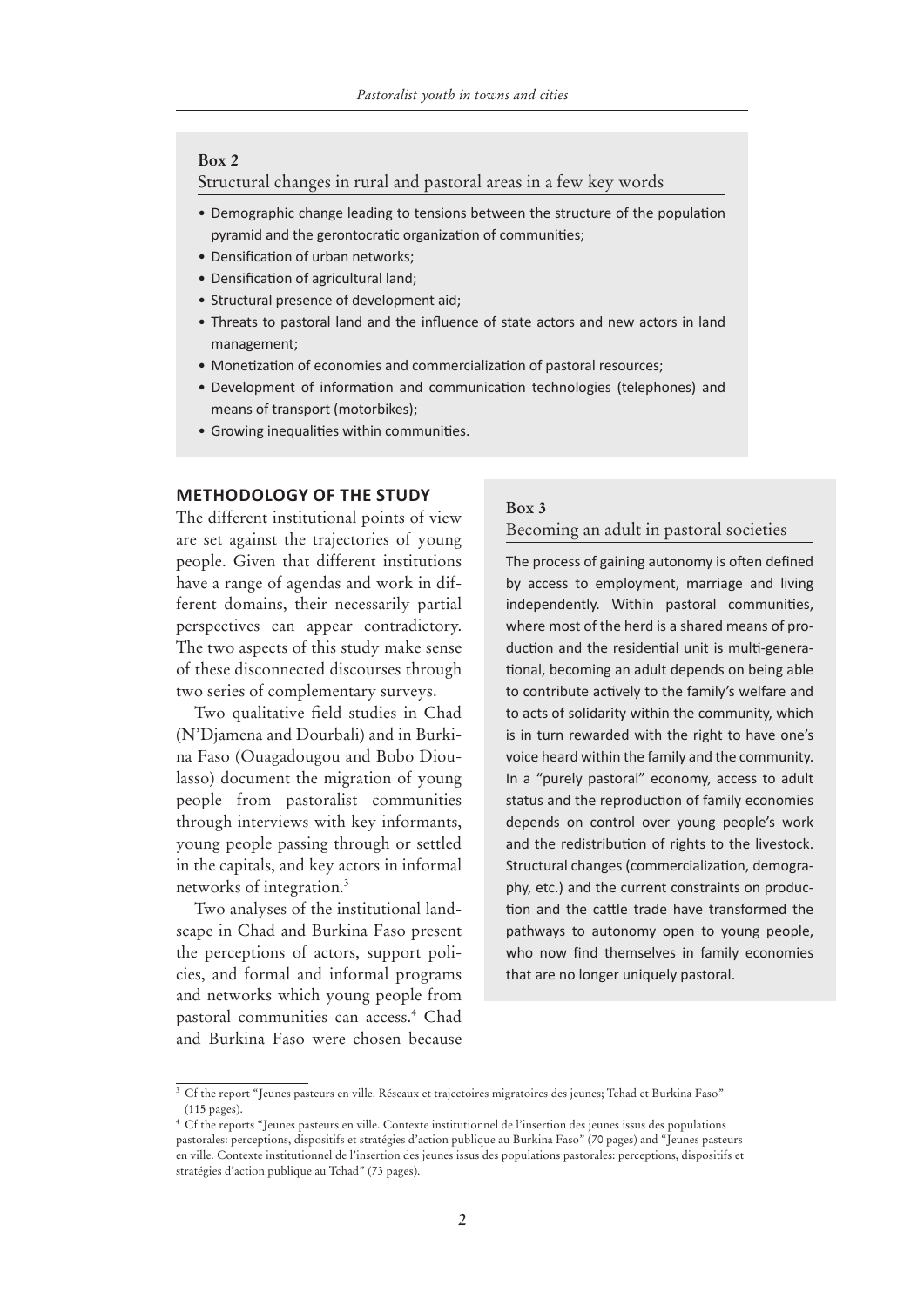they offer interesting contrasts in terms of not only their pastoral economies and their policies in the sectors of pastoralism and youth, but also governance and citizenship. An approach through youth rural-to-urban mobility aims to shed light on the economic and social links that pastoral societies create between rural and urban areas.

While the study considers migratory dynamics as the main entry point in the analysis of structural change, it does not adopt an operational perspective on managing migratory flows but rather looks at resource management, mobility and services. It examines the place of young people in governance arrangements and, more particularly, relations between pastoralist youth and the institutions and representatives of the state. It aims to identify the diversity of resources, both material and symbolic, and of services, which pastoralist youth need outside their camps to integrate socially, economically and politically.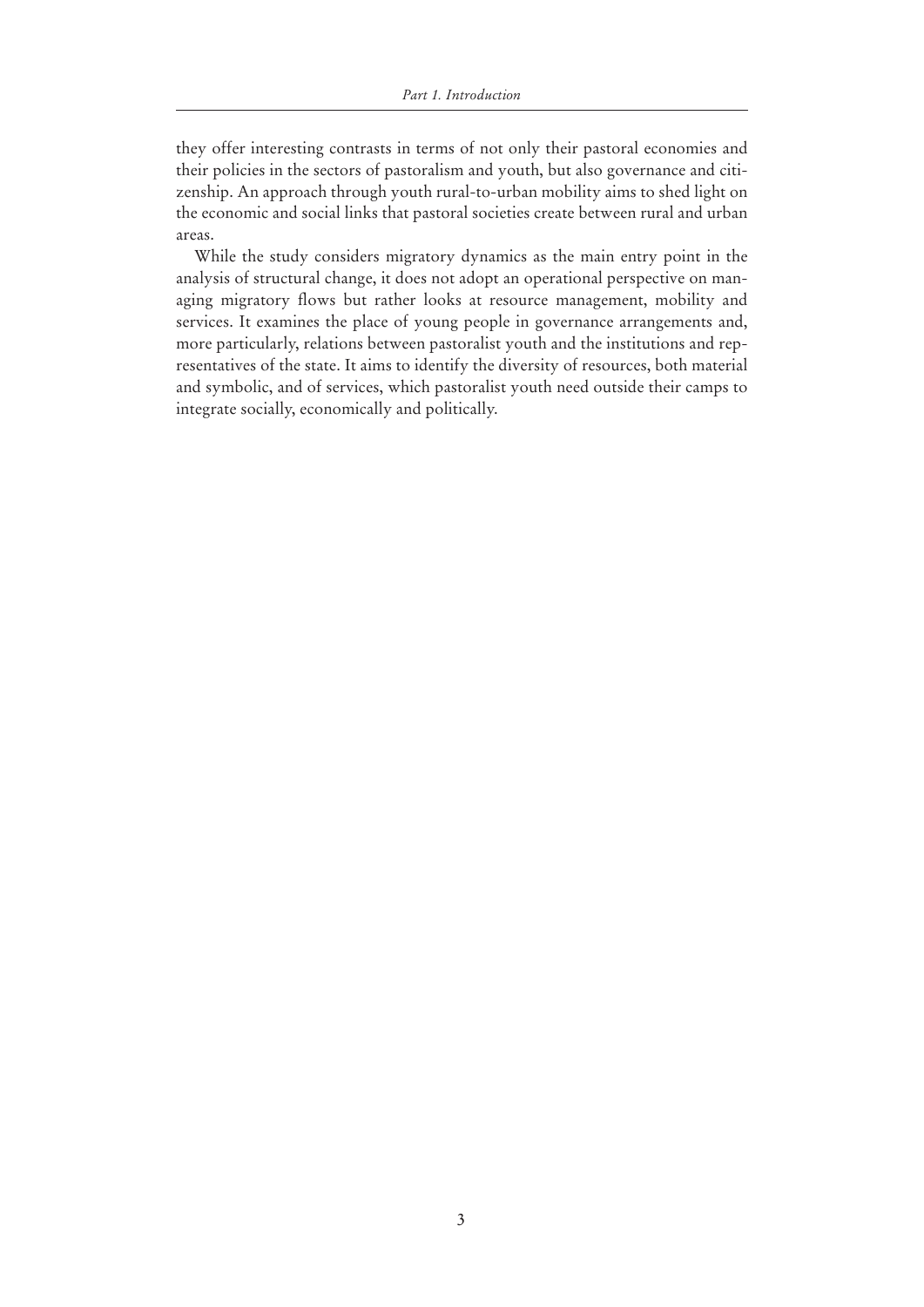# Part 2 **Profiles of young migrants from pastoralist backgrounds**

# **EXAMPLES OF THE MIGRANT JOURNEYS OF YOUNG PEOPLE FROM PASTORALIST BACKGROUNDS (BURKINA FASO/CHAD)**

Migration is not synonymous with exclusion or a rejection of pastoralism, but is to be understood as a "journey", an ongoing process across a variety of configurations of places which plays a major role in young people gaining autonomy. Very often, the first stage in the process (the first departure from the camp) is not the young person's choice. Young people's perceptions and aspirations change throughout their migratory journeys as they meet with successes and failures, and opportunities present themselves or disappear again.

The young people's journeys reflect the wide diversity of their situations and underline the need to de-homogenize the notion of "pastoralist youth" and take into account not only gender but also unequal access to livestock and pastoral resources (which affects the ease of integration in livestock farming), geographical configuration (towns, cities and markets along pastoral routes make it easier to send children to school and diversify activities), pastoral groups and families' historical links with urban, religious, intellectual and commercial circles, and the construction of transnational networks (which facilitate school access and income-generating migrations).

The transformations of young people's pathways to adult status do not follow a linear or uniform trajectory between the countries. They cannot be analyzed independently of the historical and geographical contexts at national, transnational and local scale.

- Pastoral groups in Chad are highly diversified. With a large part of the country being situated in the Sahara or the Sahel, numerous pastoralists have no fixed abode and practice agriculture only intermittently. In Burkina Faso, on the other hand, the overwhelming majority of pastoralists belong to culturally close-knit Fulani clans and practice agro-pastoralism with fixed places of residence. It is nevertheless important not to homogenize the national situations and see them as mutually exclusive: pastoral dynamics in southern Chad, for example, present numerous similarities to many cases in Burkina Faso.
- Both countries face serious political security crises which are weakening pastoral economies dramatically (pasturelands being made inaccessible, reduced access to markets, particularly in Chad following the fall in the Nigerian naira), pushing young people to leave their camps while also making it more dangerous for them to do so.
- Both countries have recently seen major unrest with demands for social, political and economic change. The different outcomes of these movements (a change of president in Burkina Faso in 2014; repression in Chad between 2014 and 2016 and no political change) serve to underline the important differences between the countries in terms of governance and the population's relationship to their citizenship.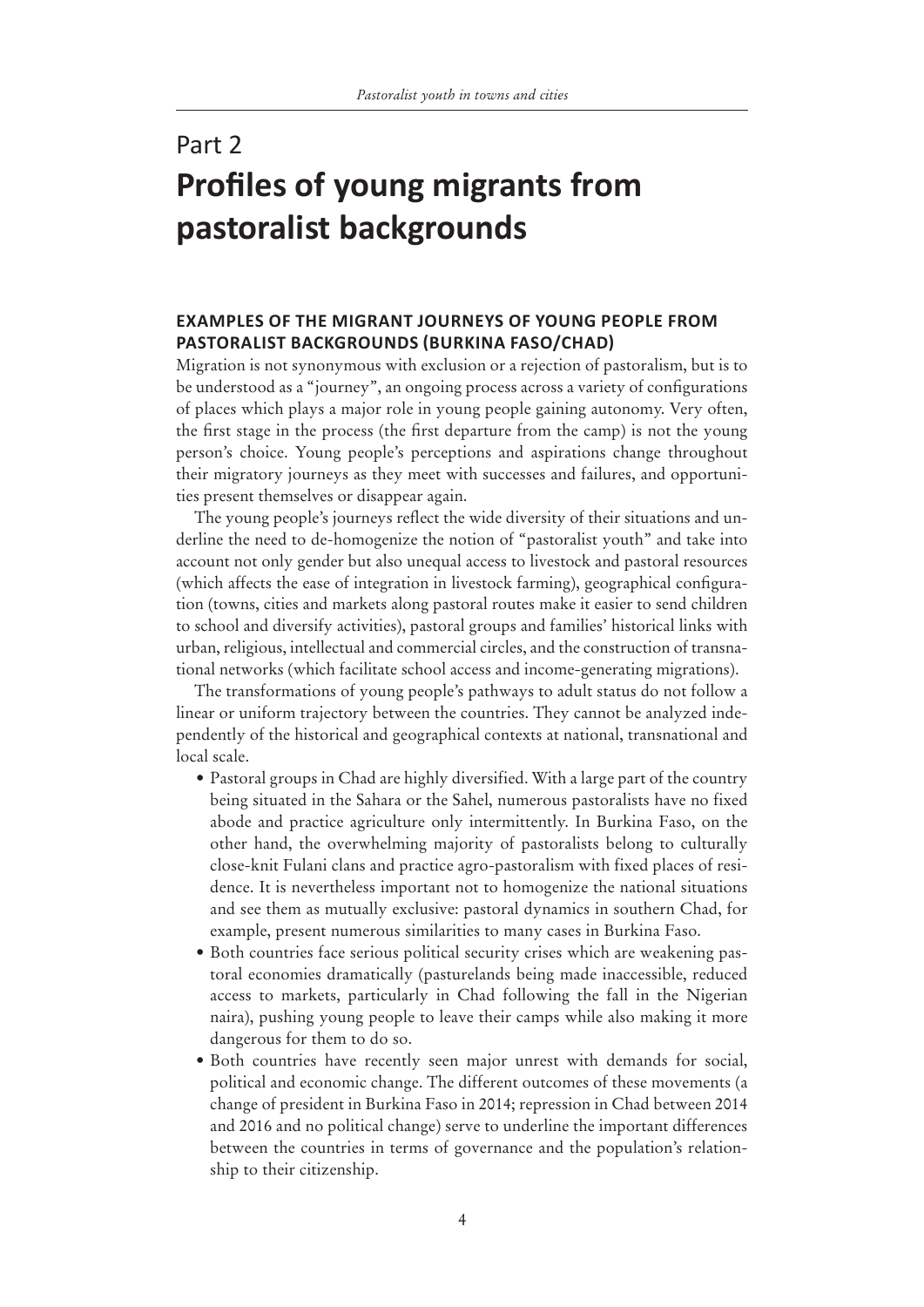• In both countries, diaspora communities maintain close links with neighboring countries and provide models for young people to follow. In Chad, this diaspora is a largely urban population (settled in Libya, the Central African Republic, Sudan and Nigeria). In Burkina Faso, families have settled with their herds in camps, with parts of them going to the major cities of the coastal countries. These close links with neighboring countries maintain longstanding migratory dynamics. Libya and Sudan have long attracted many temporary young migrants from pastoralist communities in Chad who leave without their parents' permission in search of sufficient money to earn their independence at the camp. Since 2012, gold panning in the Sahara desert has partly replaced this dynamic and, given the region's current political security problems, has become a major socio-political problem for Chad. The state's strong campaign of repression has forced many young people to return to the towns and cities.

To give an overall impression of the diversity of migratory journeys, one might propose a typology (see the table below), which necessarily simplifies the complexity and diversity of situations. To counterbalance the reductive nature of the typology, short life stories in the words of young people themselves follow.



#### **Box 1**

Type 1a: Mohamat, the eldest child looking to «consolidate what he already has» to become independent and who expects nothing from the state (central Chad)

Mohamat is a young Missirie Arab from Batha aged twenty. He is the eldest of six children. His family do not have a village, but cultivate small fields on their transhumance routes. Since he was small, Mohamat has worked as a shepherd for his father, occasionally cultivated, and received a Koranic education in the camps. We met him in September 2018 in N'Djamena, in the house of the tribal chief, where he was staying long enough to finance his trip (150,000 FCFA) to Libya or Niger in search of gold, or to work as a shepherd. His aim is to return to the camp with enough to buy animals, cultivate large fields and *«do a lot of other things with the money»*, such as financing the drilling of a well to give people access to water and so that he might *«find something in it»*. Mohamat did not inform anybody before leaving to avoid being refused permission. He knows that his father is too old and his brothers are too young to replace him and this workload, and that his father's brothers *«each have their load, and they struggle to get by as it is»*. He thinks that his father will pay a shepherd to replace him. What is Mohamat looking for in migrating? *«To be able to consolidate what I have, to bring my wife, and to fatten my herd so as to become independent»*. He is anxious to leave for Libya. *«It's difficult for me in N'Djamena. I am used to being with animals»*. His difficulties as a young person? *«The lack of water and food in the dry season. Animals that are not sold a good price»*. What does Mohamat expect from the state? *«Nothing»*. After a long silence he adds, *«I don't think that the state can do anything for me because it has existed for a long time, and it has done nothing»*.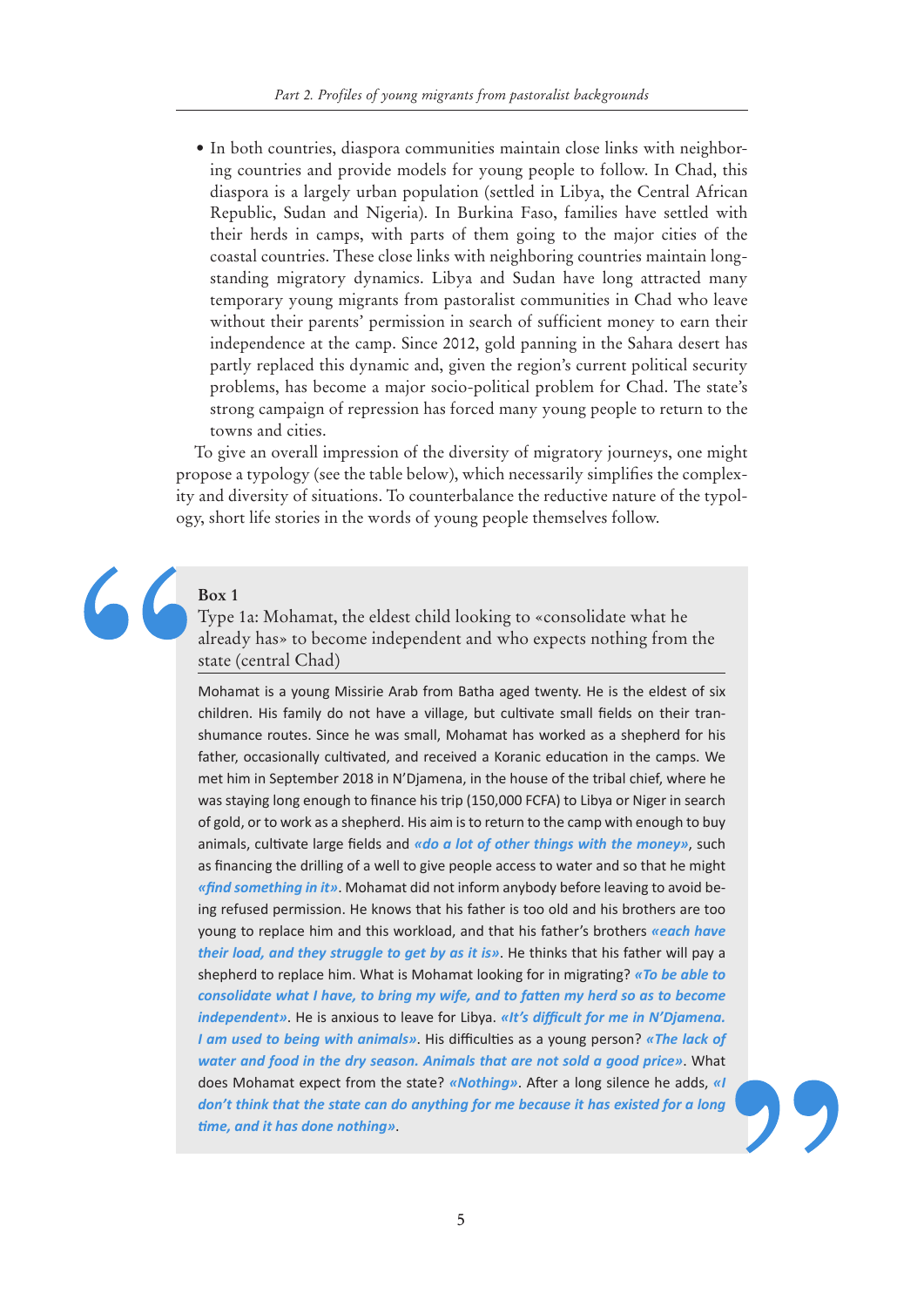# **Table 1.** Typology of the trajectories of the pastoralist youth from the case studies

| <b>Types of migration</b>                                                                                                                                                                                                                                                         | <b>Factors of migration</b>                                                                                                                                                                                             | <b>Places and groups affected</b>                                                                      |  |  |  |
|-----------------------------------------------------------------------------------------------------------------------------------------------------------------------------------------------------------------------------------------------------------------------------------|-------------------------------------------------------------------------------------------------------------------------------------------------------------------------------------------------------------------------|--------------------------------------------------------------------------------------------------------|--|--|--|
| Type 1: Migration in urban areas to gain independence in the village/camp                                                                                                                                                                                                         |                                                                                                                                                                                                                         |                                                                                                        |  |  |  |
| Type 1a: Temporary migration as a means to gain<br>autonomy in pastoral farming more quickly<br>Gold-panning and laboring in rural or urban areas                                                                                                                                 | Demographic changes, monetization<br>of economies, creation of transnational<br>networks                                                                                                                                | Chad: Center, Kanem, North and<br>East (Arabs, Toubou)                                                 |  |  |  |
| Type 1b: Temporary migration as a means to gain<br>autonomy more quickly in rural areas through<br>diversification of activities (agriculture, livestock<br>farming, commerce, handcraft)<br>Gold-panning and laboring in rural livestock<br>markets, camps and "livestock farms" | Forced diversification of economies<br>linked to threats to land and<br>pauperization                                                                                                                                   | Burkina Faso (Fulani)                                                                                  |  |  |  |
| Type 1c: Flight in the hope of returning to the<br>village independent                                                                                                                                                                                                            | Intergenerational tensions                                                                                                                                                                                              | Burkina Faso (Fulani)                                                                                  |  |  |  |
| Type 2: Urban migration for the livestock trade                                                                                                                                                                                                                                   |                                                                                                                                                                                                                         |                                                                                                        |  |  |  |
| Type 2: Urban migration for the livestock trade                                                                                                                                                                                                                                   | Monetization of economies,<br>demographic change, threats to land                                                                                                                                                       | Chad: Center, East, West and South<br>(Arabs, Fulani)<br>Burkina Faso (Fulani)                         |  |  |  |
| Type 3: Settling in peri-urban areas to diversify the economy and secure pastoral mobility                                                                                                                                                                                        |                                                                                                                                                                                                                         |                                                                                                        |  |  |  |
| Type 3: Settling in peri-urban areas to diversify the Role of state and international aid<br>economy and secure pastoral mobility                                                                                                                                                 | institutions in securing land (more<br>accessible in towns and cities and for<br>those who have been to school); urban<br>networks and the development of the<br>livestock trade                                        | Chad: Logone and Chari Valleys<br>(Fulani, Arabs, Toubou)                                              |  |  |  |
| Type 4: Urban migration for education                                                                                                                                                                                                                                             |                                                                                                                                                                                                                         |                                                                                                        |  |  |  |
| Type 4a: Settling in a town or a city having been<br>sent for by a family member                                                                                                                                                                                                  | Role of state and international aid<br>institutions in securing land (more<br>accessible in towns and cities and for<br>those who have been to school); urban<br>networks and the development of the<br>livestock trade | Chad (Center, West) (Arabs, Fulani)                                                                    |  |  |  |
| Type 4b: Education as part of the family's strategy<br>to diversify the economy                                                                                                                                                                                                   | Role of state and international aid<br>institutions in securing land (more<br>accessible in towns and cities and<br>for those who have been to school);<br>demographic change; threats to land                          | West (and East) Burkina Faso<br>(Fulani)                                                               |  |  |  |
| Type 5: Urban migration to attend Koranic schools                                                                                                                                                                                                                                 |                                                                                                                                                                                                                         |                                                                                                        |  |  |  |
| Type 5a: A Koranic education seen as a route to<br>the urban integration of young people who can no<br>longer be integrated within the livestock system                                                                                                                           | Demographic change; threats to land                                                                                                                                                                                     | Chad: Logone and Chari Valleys<br>(Fulani)<br>Sahel burkinabe (Fulani)                                 |  |  |  |
| Type 5b: The Koranic school as a religious<br>education (cultural dimension)                                                                                                                                                                                                      | Demographic change; threats to land                                                                                                                                                                                     | Chad: Center, Kanem, Greater<br>North, Greater East (Arabs,<br>Toubou)<br>Burkina Faso: Sahel (Fulani) |  |  |  |
| Type 6: Towns and cities as an uncertain future for pauperized young people                                                                                                                                                                                                       |                                                                                                                                                                                                                         |                                                                                                        |  |  |  |
| Type 6a: Seasonal migrations in the hope of<br>integrating a town or city                                                                                                                                                                                                         | Pauperization of pastoral economies<br>(linked to threats to land)                                                                                                                                                      | Burkina Faso: Sahel (Fulani)                                                                           |  |  |  |
| Type 6b: Towns and cities as fallback plan<br>following failed temporary migrations with the<br>initial aim of returning to livestock farming                                                                                                                                     | Pauperization of pastoral economies<br>(linked to threats to land)                                                                                                                                                      | Chad (Fulani, Arabs, Toubou)                                                                           |  |  |  |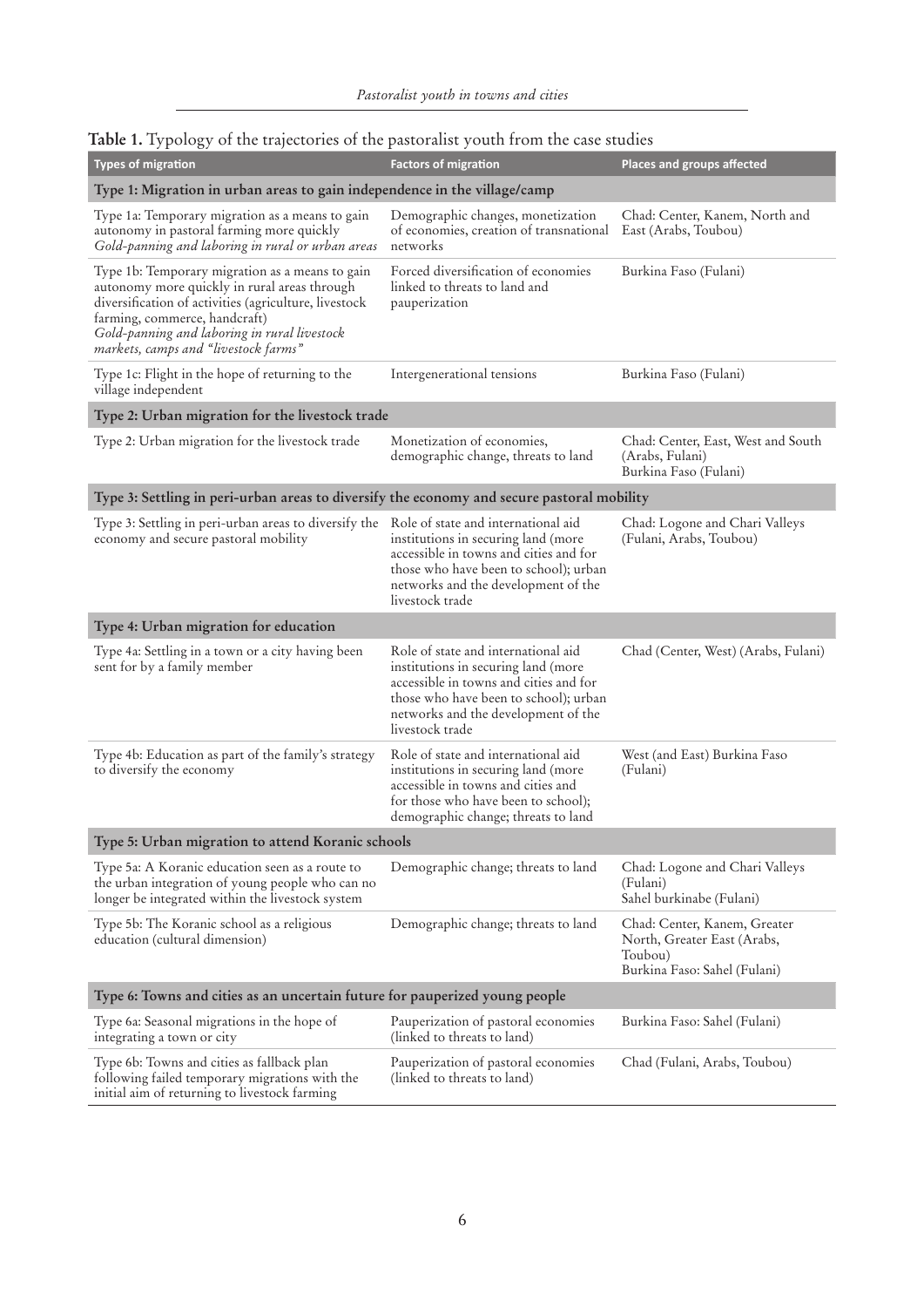Type 2a: Lawane, the young Fulani familiar with the livestock market who sees that « there's no work to do in the bush « (Chad, Chari Valley)

Lawane Ali, 47 years old, is a Kesuji Fulani. He currently works in the livestock trade in N'Djamena. He was born there as his father was already working there in the livestock trade, before returning with his parents and his brothers and sisters on a transhumance migration in 1980 to flee the repression of the regime. Back in the camp at around the age of ten, he followed the animals on transhumance between Chari Baguirmi and Lake Chad. When his third child was born, Lawane decided to return to N'Djamena and to settle there to work in the livestock trade with the help of his father, who sold a number of animals to help him to get going. *«I took the decision. I informed my father, he agreed. In the bush, the number of animals had dwindled, there were many of us, we weren't being put to work. My father gave me a few animals to sell. With the money I got going in the trade. When I started it was easy, the animals weren't expensive, not like now»*. Before settling in N'Djamena, Lawane had already begun buying and reselling on livestock markets near transhumance sites. Being in the trade in N'Djamena he has helped three young Fulani from the village to enter the market. With the crash in the livestock trade, Lawane became bankrupt. He no longer buys animals himself but works as an intermediary with Nigerian and Cameroonian traders, Arabs and a Haussa, whom he met at the market.

7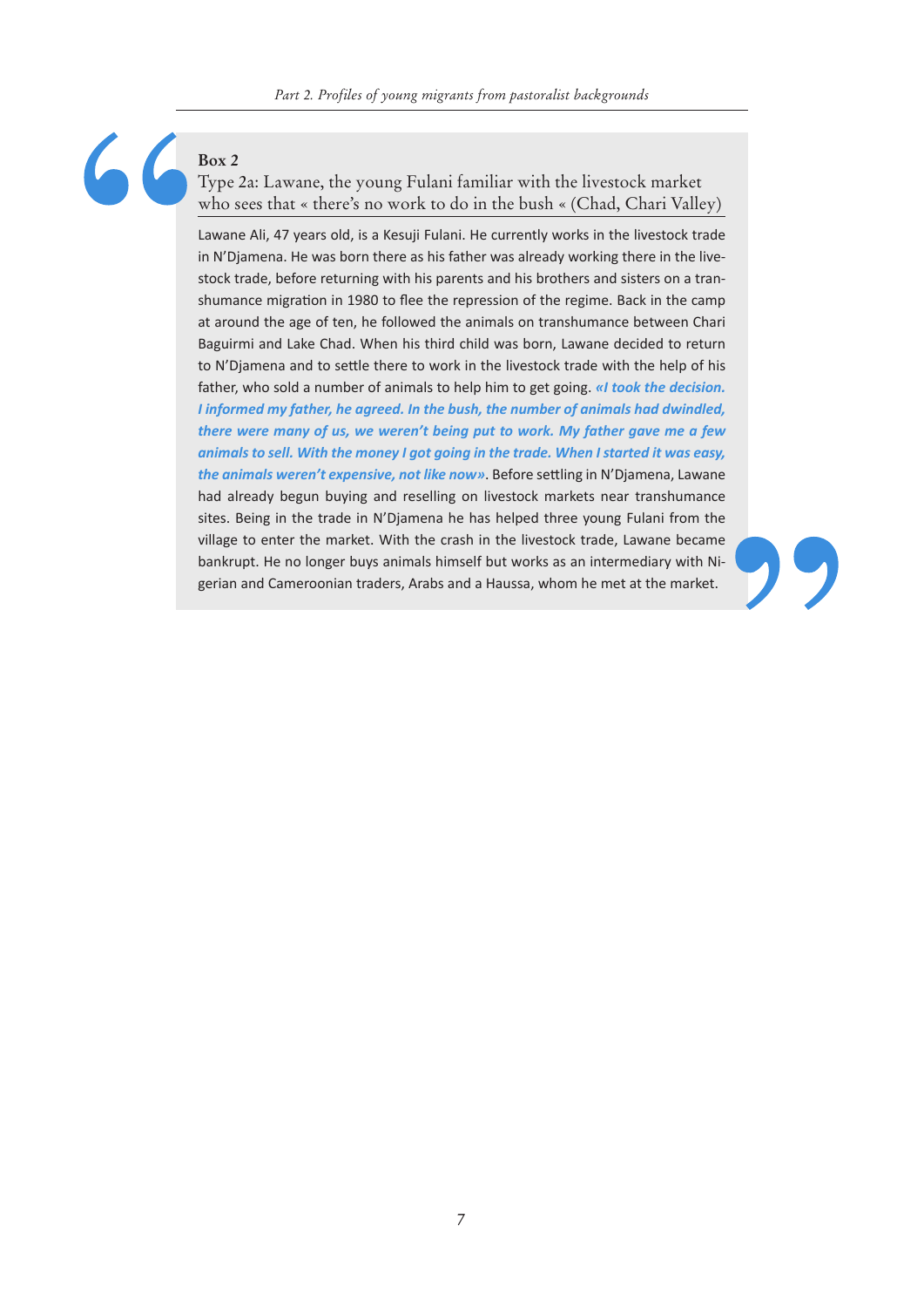Type 3: Mahamat, the young Ouled Rachid Arab who at the suggestion of his father has abandoned the transhumance for the precarity of the urban economy (Chad, Kanem)

Mahamat is a young Ouled Rachid Arab aged 28. Ten years ago his father decided to settle part of the family in an area on the outskirts of N'Djamena, entrusting his herd of camels on transhumance to a single one of his sons. Mahamat was initially unhappy with this decision, but gradually grew used to his new life in N'Djamena. *«The first year my father stayed here with his young wife and we went off on transhumance with my brothers and my mother. Then, the next year my father asked us to remain here. At first we were used to the transhumance. We weren't happy with the news. Now we are used to it. I am beyond school age, but for the others. [...] I don't think I will go with the animals again. I sometimes visit the camp, but I'm not going to go off again. For one because we don't have enough animals. Secondly because we're not going to follow the transhumance from one generation to the next. We have to settle, educate our children and diversify our activities»*. His father sold a few animals to buy him his first motorbike so that he could take care of himself. He worked driving a motorcycle taxi until his father married him off in 2009. Then in 2013 he decided to leave for Libya. Once back from Libya he tried looking for gold in Chad, but was sent away by the police. In N'Djamena his job driving a motorcycle taxi no longer worked out. *«At first the clandestine work [motorcycle taxi] worked out well, but that's no longer the case today. I went to Libya because I was told that there was work in Libya. I hid in the camel trucks because I didn't have any papers. In Libya you are Chadian, you work in the fields. You don't need to know anybody for that. [...] I came back here because I had a wife and children here. When I was in Libya I didn't send anything back here. I put aside some savings in Libya, I bought a new motorbike when I came back here, then I went looking for gold in the Moyto region, but that didn't last because the police put a stop to it. When I came back here I worked as a customs officer. The head of customs is a relative. But this head of customs was demoted by the president so I had to quit.»*

*- «Do you think you will go back to Libya?»*

*- «Libya is at war now. But if I have the money I can go anywhere.»*

Like some of his other relatives, Mahamat bought some land along the Chari in Mandelia in 2016, next to one of his brother's other transhumance camps. If he finds work in N'Djamena he will build a house in the capital and cultivate the land in Mandelia. If not, he will go and live there.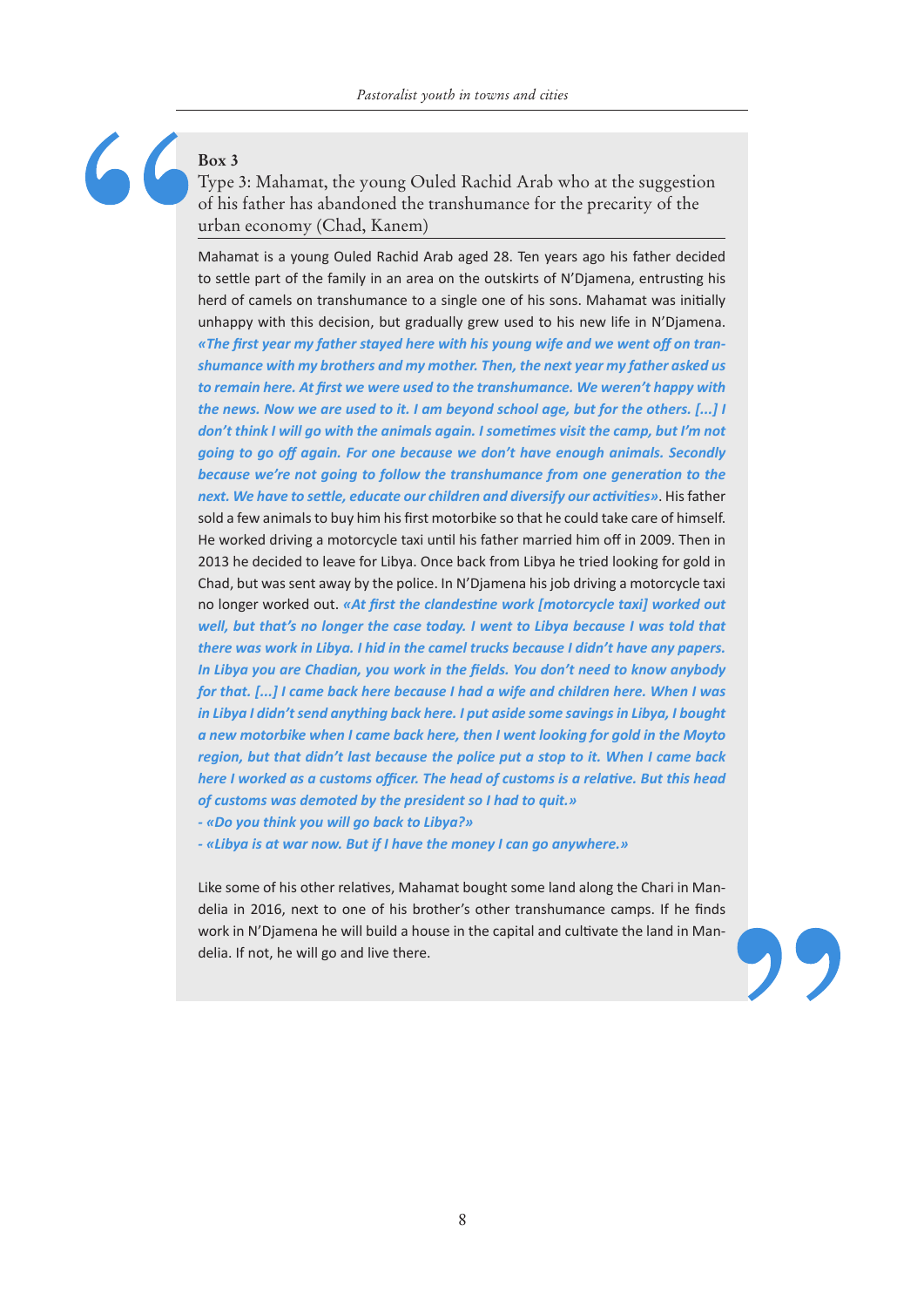Type 2a: Algoni, the young Ouled Rachid Arab whose «father didn't want him to follow the animals» (Chad, Kanem)

Algoni Abderahim Abbas is an Ouled Rachid Arab of around 25 years of age, currently living in N'Djamena. Algoni is the youngest of ten children. His parents practice the transhumance between Mayo-Kebbi and Kanem with a herd of dromedaries, cattle and sheep, with no attachment to any village. Algoni's older brother lives in Linia, a sub-prefecture about thirty kilometers from N'Djamena, where he works as a customs officer. Algoni has only rarely accompanied the animals. He is the only one of his brothers and sisters to have gone to school, between the ages of 9 and 12 years old, In N'Djamena at his uncle's house. After he abandoned school, his father helped him to get going in the sheep trade in Linia where his older brother lives. *«My father didn't want me to be behind the cattle. When I abandoned school, my father wanted me to study whatever the cost. He gave me money to enter trade»*. Just before the downfall of Gaddafi, he decided to leave for Libya at the age of seventeen, following the example of his older brother who is now a customs officer. He was stopped by the Chadian army and sent back to N'Djamena. Once again his father helped him to start a sheep trade business. *«Once I was back here, I was my father's favorite child. He gave me a camel to sell. I went into trade with the money from the camel and I got married with the money from trade»*. He went bankrupt in the 2015 livestock market crash and now gets by selling telephone credit. A distant relative, who works as a security guard for a house in N'Djamena, houses and feeds him. He attends «evening classes» and is currently at CE1 level (second year of elementary school). *«The aim with the evening classes is to get by reading and writing so that I can manage my business without an assistant, because otherwise, when I trade and I have debts, I have to tell somebody my secrets. The idea of the evening classes came about because, with my friends, when people were chatting, I was always asking them to translate. People said, 'You are bothering us'. A brother, a specialist teacher, told me about the evening classes. [...] When I went to the evening classes I saw everybody. I thought that I was alone, but no. When I took this decision at home, people discouraged me. I am proud to go to evening classes, proud to be with my camarades»*. The precarity of Algoni's economic situation helps to explain his numerous failed marriages. Of the 15 dromedaries and 50 sheep that he inherited from his father, only four dromedaries remain. The rest have been sold, largely to finance marriages and divorces. *«With the collapse of animal prices - crisis in the country, problems in Libya, problems in Nigeria with Boko Haram - I've had to sell a lot. My brothers sold the dromedaries because of problems with their in-laws without consulting me. They deal with those problems»*.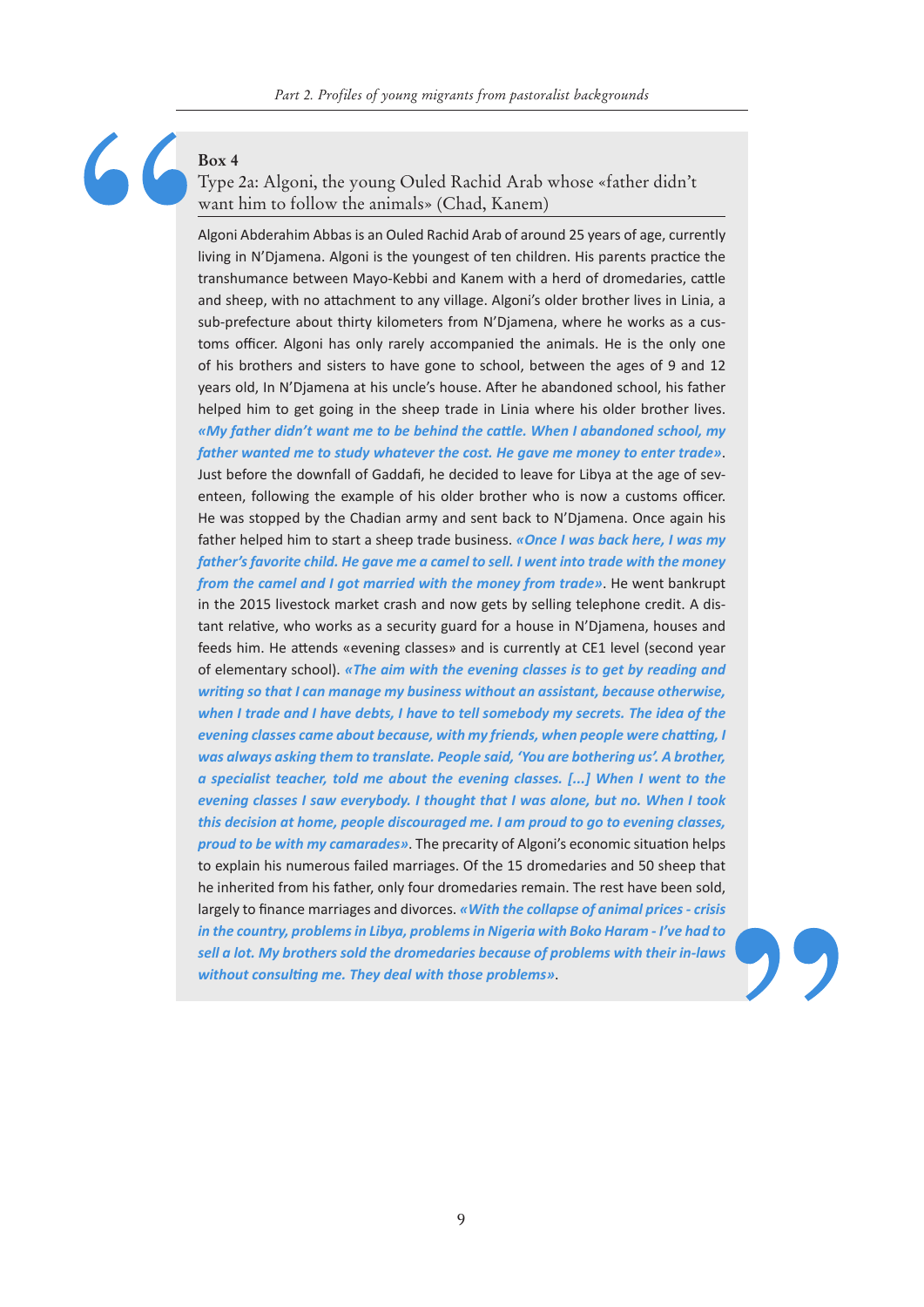Type 4a: Ali Al Ass Issaka, the former livestock farmer now working as a janitor, for whom «a life without education is no life» (central Chad)

**Box 5**

Ali Al Ass Issaka, 58 years old, is a Missirie Arab from central Chad, where his family cultivates the land and practices small-scale transhumance. He has eight daughters from his first marriage, all of whom are married and none of whom were schooled. All of the children from his second marriage, sons and daughters alike, are schooled however. His daughters from his two marriages followed different paths because Ali left the village for N'Djamena in 1995 to take up an offer of formal employment as a janitor in a high school. Before that he practiced transhumance migrations and traded sheep between the village and N'Djamena. Ali still has livestock in the village today, the offspring of the animals that his father gave him for his marriage and his part of the inheritance that his father divided between his sons. Since settling in N'Djamena he has not bought more animals, though has sold some a number of times. He fattens animals in N'Djamena. Ali welcomes migrants from Batha to his house when they come to visit N'Djamena or spend a season there. He is very clear in explaining how his vision of things has changed over time, particularly regarding school. Ali invited two of his uncles' sons and sent them to school up to baccalaureate and university level. *«Initially, I didn't want to come to the city. In '68 I was very young. Somebody offered me a mill or a car, and I refused because I didn't want to stay in the city. Then I thought about it, and I realized that staying in the bush was no way to progress. When my «brother» offered me the job [in '95], I accepted. I didn't want to miss the opportunity like the first time. I didn't want to look down on a job. This job allows me to stay busy while staying in the city so that my children can study, and allows me to do other activities [fattening sheep]. People like us, we can't go back to the bush. Our village has become a town, so even if I do go back, it's not the bush. And going back is uncertain, because what matters to me is my children's education, so that means here. [...] A life without education is no life. If I was educated, in Arabic or in French, I wouldn't be here. It was only once I was here that I realized my lack of education. I had no regrets. Ahead of me is death. The time that I have spent here, there hasn't been much suffering compared to the bush. With their studies, my children won't suffer. I have no regrets»*.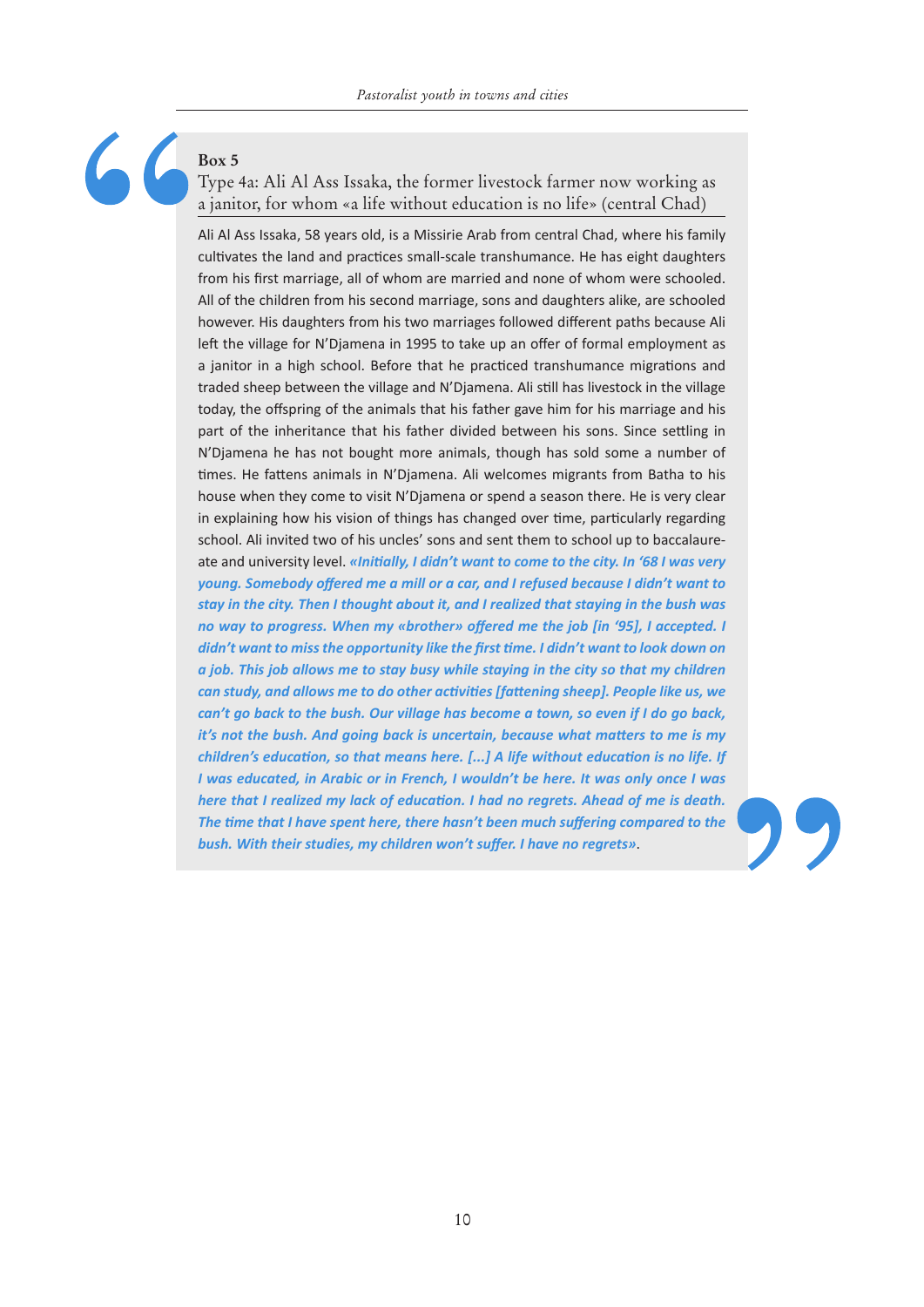**Box 6** Type 2a: Amadou, the livestock trade following an education with no future (Burkinabe Sahel)

Amadou is a young Fulani aged 27 from the Burkinabe Sahel. His father has a number of animals (large livestock and small ruminants) which do not go on transhumance; he cultivates the land and pans for gold when need be. His half-brother does seasonal work in Abidjan. *«You can't move without telling the family. He will come back. He went to earn money. When someone from the village earns money, he buys food for his family, he pays for the animals. It's not to build buildings. [...] The animals that he bought for himself he can sell himself if he has a personal problem and just let our father know, and our father can sell if there's a family problem»*. As a child, Amadou drove the livestock for his father, before training in carpentry for four years in a course run by project. *«The project wanted two young people from each village. In the village the people were unwilling to see the children go and do something unknown. They wanted them to work in the fields and with the cattle. The people in the village asked me and I said that I was interested. What motivated me at the time was the idea of learning something, learning to read and write. I hadn't been to school, just Koranic school for a bit to learn how to pray. In Fulani families people generally learn just enough to be able to pray.»* He tried working as a carpenter in the village, but was unsuccessful. He then followed a Fula-French school program, again run by a project, for five years. He then trained as a teacher in Fula and taught for two years, before stopping because he was not earning anything. *«You get up, you grow, and you do nothing for your father: it's not good»*. He then decided to go to Ouagadougou, where he had run away as a child. Amadou initially sold grilled meat, then entered the livestock trade. *«I found lots of people who spoke Fula»*. He began by selling sheep brought to market by wandering around the city. *«It's an activity that you can do when you don't know anybody, when you've just left the village»*. After four years, he made some acquaintances and was able to ask a trader to lend him money to begin his own livestock trading from the secondary towns and cities near Ouagadougou. Before becoming bankrupt when he lost animals bought on credit to disease, Amadou returned to the village to cultivate the land, because he had the money to pay for labor and inputs. At present Amadou has no savings. *«I haven't bought animals. If there's a problem in the village, they call me, I sent money, to pay for the millet, if there are diseases, etc.. I send 35-50,000 FCFA. I can go back at any moment. Only God knows what the future holds for us»*. Despite his current difficulties, Amadou does not intend to return to the village in the immediate future. *«If I have the money, I will stay in Ouagadougou. I will build [extra] stories [laughs]. I am here, but I have other ideas. The livestock market is like the gold market, it's unpredictable. If I earn money, I will open a clothes shop.» – «And the carpentry?»* 

*– «I haven't even thought of trying. [...] To earn money you have to be patient. If you're too hasty you will stay in your village and pan for gold»*.

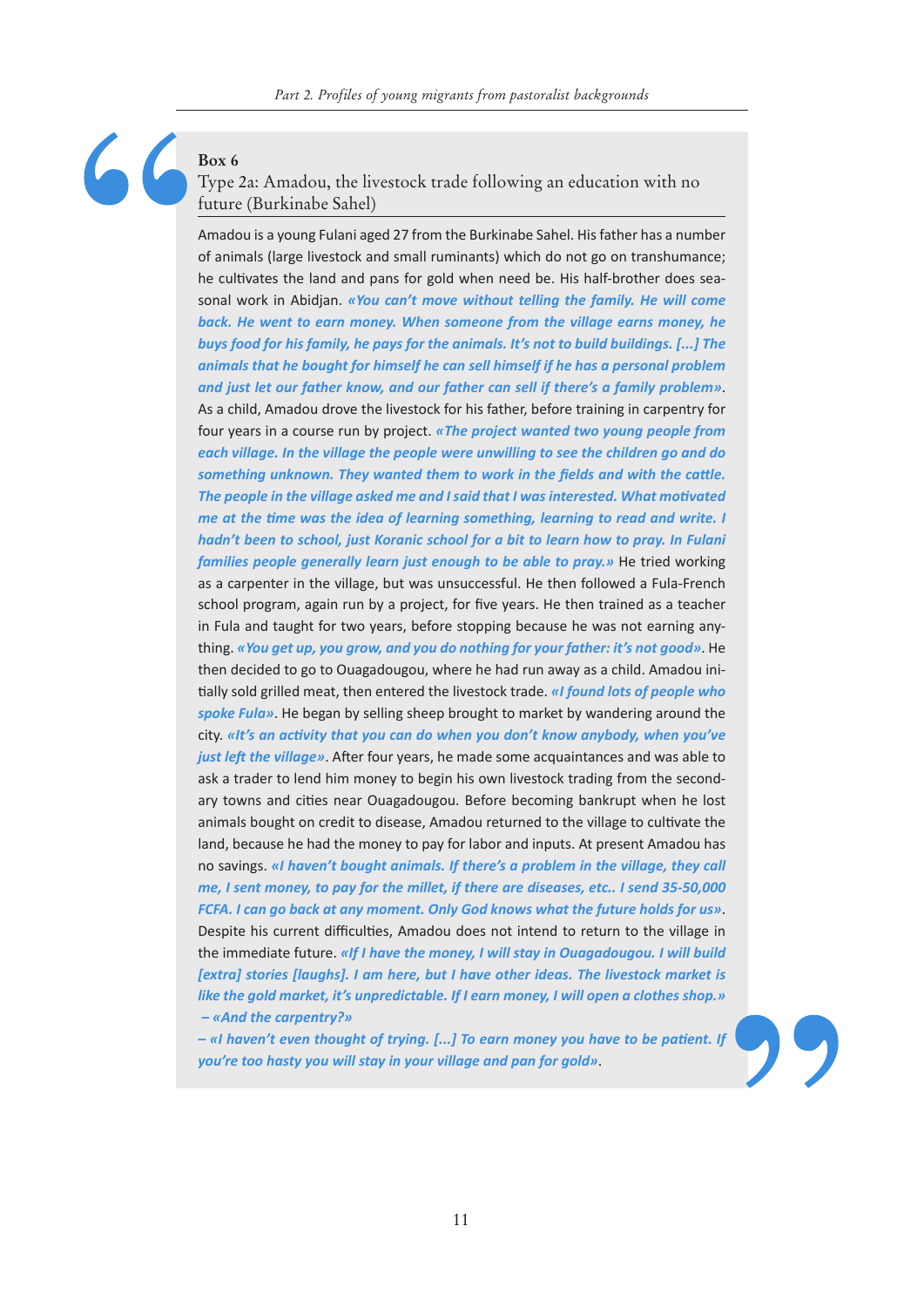**Box 7** Type 5a: Abdulaye, the Koranic school, between managing relations on the transhumance and integration in the city (eastern Burkina Faso)

Abdulaye is 28 years old. His family is settled in Kompienga in eastern Burkina Faso. All his brothers work with the family herd, with one of them bringing it on transhumance to Togo. Abdulaye has never worked with the animals, but is involved in migration of the herd. He received a Koranic education from a renowned sheikh with whom he traveled widely working as a French/Fula translator, notably in the Fulani camps in Benin and Togo, giving him a network and culture that prove useful in resolving the problems that his brother might encounter on transhumance. *«When there are problems, often the people on transhumance haven't done anything. But if the local people need something, they kill an ox. Even if it's a different transhumant migrant who went and ruined a field, they make no distinction. They attack the first person they see. There are so many problems, my brothers can't tell me everything. When it's too hard, I leave. Since I'm in the city a bit and they only work with the livestock, if there's a problem I can work as a mediator. I know people. If one of my brothers has to go to prison, I can get him out of it»*. Abdulaye grew up far from the camp, having decided to follow a Koranic scholar who had come to visit the camp. Between the ages of 10 and 14 years old he tried to make a life in Cotonou. Did he think of returning to his parents in the camp at the time? *«I wanted to go back but I realized that what they did and what I did, it wasn't the same thing»*. At twenty, he decided to leave the sheikh for Ouagadougou. *«I wasn't doing anything there. I wondered, 'And after him, what am I going to become? I'm going to try to found my own family'»*. In Ouagadougou, Abdulaye was able to find lodgings and open a shop with the help of a trader who often came to the sheikh for blessings. The shop was initially a success, allowing Abdulaye to pay for his marriage, buy land in the unassigned zone and build. Then he was the victim of theft and went bankrupt. He now helps the same trader in his shop selling office equipment while waiting to build himself up again. Aware that he has never worked in the camp, Abdulaye does not count on the family herd to help him with his activities in the city. *«I don't know if I have animals in the herd, I've never asked. I've never worked there. What I have is what I have earned here. If you're not with the animals it's not for you. If you get it into your head that you have your part of the herd, it's not good, it's better to look out for yourself. My brothers have animals. I haven't tried to work out how our father divided them up. [...] If my father gives away all the animals [pre-inheritance], that doesn't bother me. All I ask for is what I have here. Family problems are not small problems. If there's a problem, it's not something that you can take to the tribunal, so it's better to look out for yourself»*.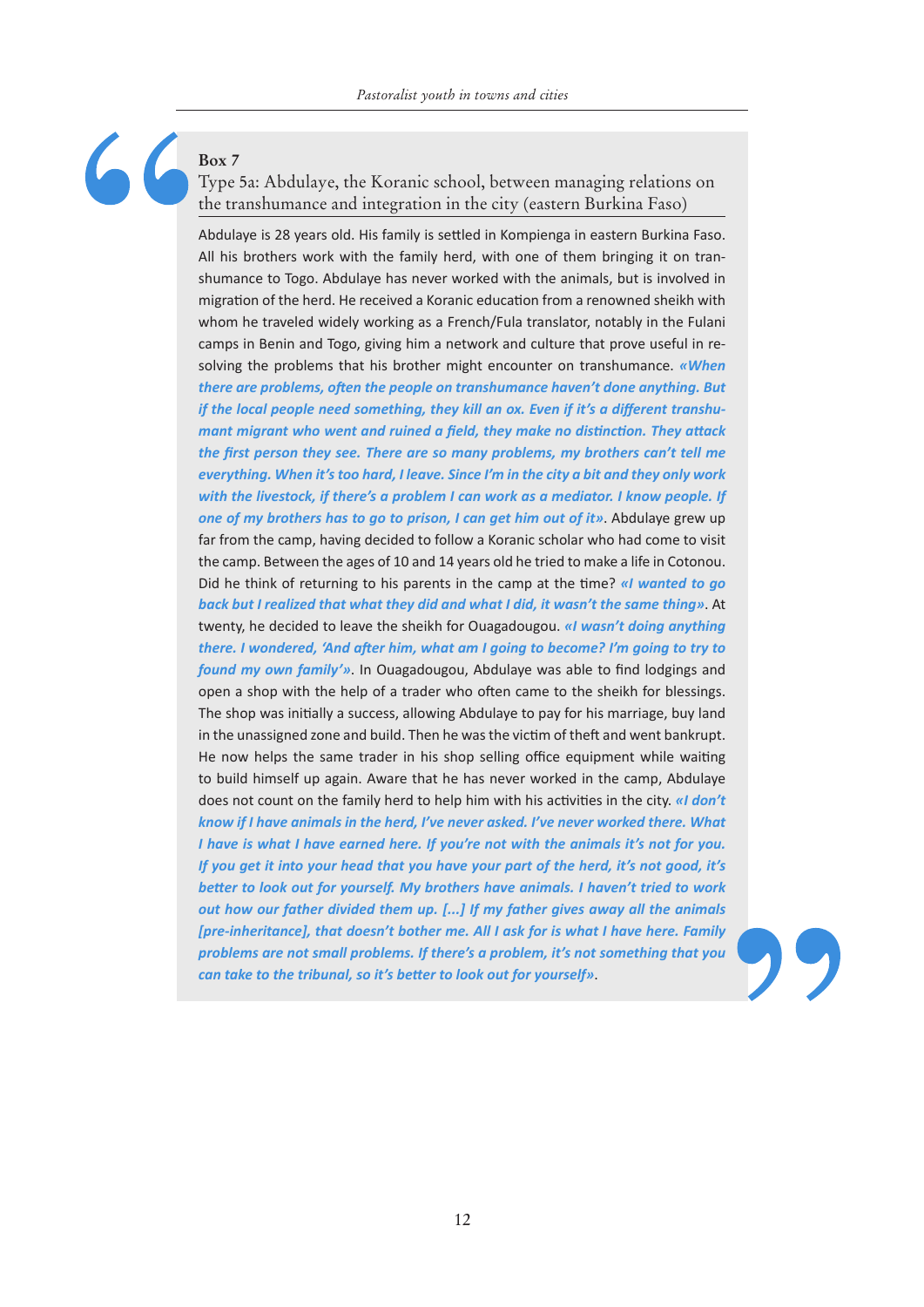Type 4b: Oumarou, in the «lottery of schooling» of the east of the country (eastern Burkina Faso)

Oumarou is 26 years old. His family lives in Gourma. Oumarou is the first of his brothers and sisters to have attended school, having benefited from the creation of a school in the village, where he was part of the first school intake. Only two of his intake have been awarded the baccalaureate, with most having abandoned around CE2 level (third year of elementary school). Of his year group, he explains, *«Today the girls are married and the men are fathers with families. They raise livestock and practice agriculture. Lots of them trade cattle during the down season. Some go to Benin and Togo with the transhumance. Lots go to Benin and Togo to sell. Lots have changed villages to find land for the animals»*.

His two older brothers did not go to school. They look after the animals: one cultivates the land and the other looks after the herd. His younger brother, 19, did not go to school either because, *«somebody has to stay behind for the animals»*, to which a young person nearby reacts by saying, *«It's the lottery!»*.

Oumarou began school at the age of 11, after working as a shepherd with the family herd. He followed his high school to a small town where he knew nobody and so had to rent a bedroom. When he came to Ouagadougou to study, he used an agency to find a bedroom because he knew nobody on arrival. Currently in his third year studying philosophy, he would like to continue with a Master's degree. His parents are willing to sell animals to finance his project. Since arriving in Ouagadougou he has gone back to the village only twice. *«You need 20 to 25,000 for the trip one-way, and I don't have much to do there. And nowadays with a mobile phone you can call»*.

During the 2014 insurrection Oumarou was in Diapangou, a small town near Fada N'Gourma. *«The people of the village frowned upon a president being removed, but in Diapangou there are civil servants, pupils»*.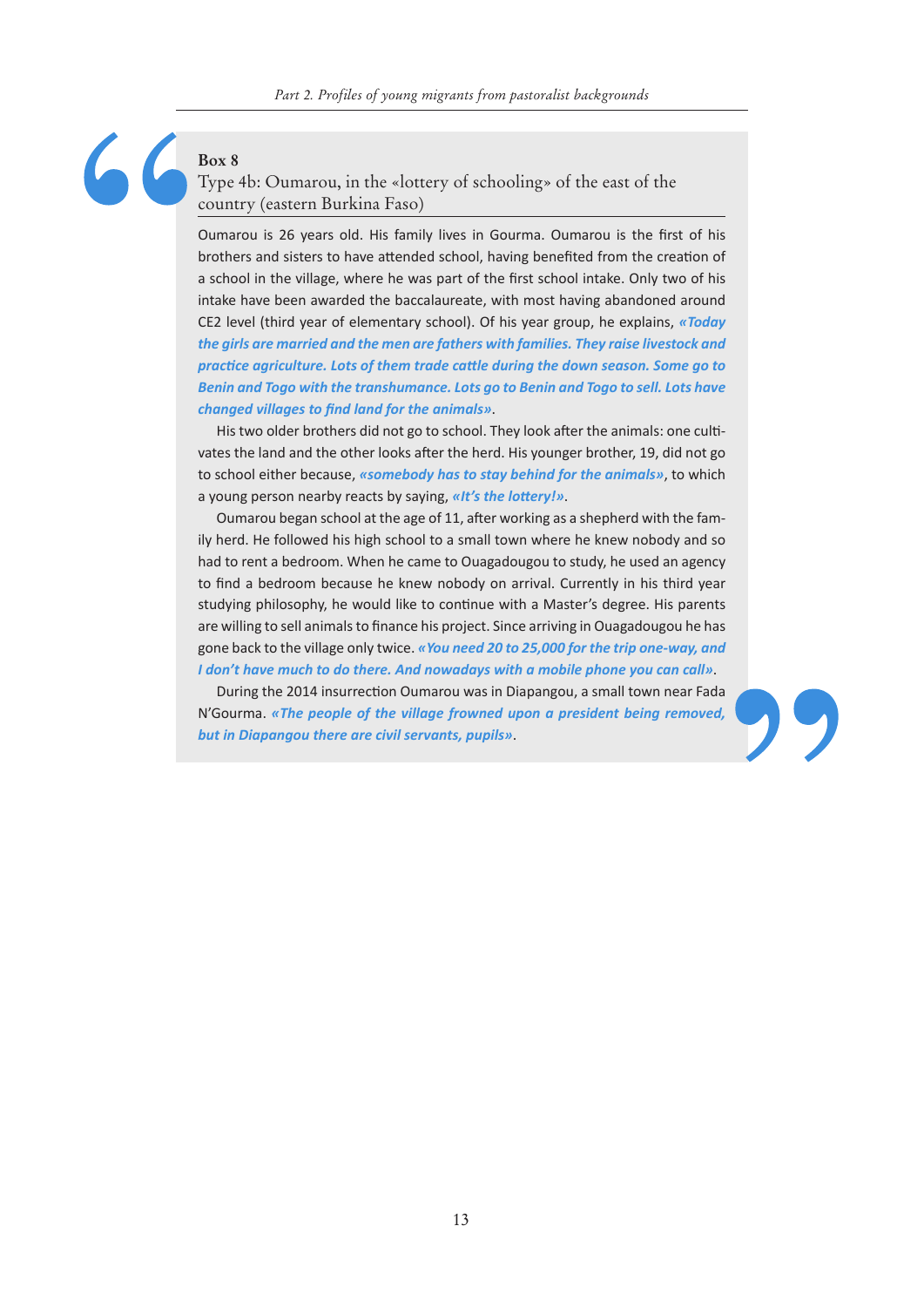$\overline{\phantom{a}}$ **Box 9**

Type 6a: Djandé «Staying at home is always better. It's because I've got nothing …[that I left]» (Burkinabe Sahel)

Djandé is a young Fulani aged 25. For the last three years he has lived between his village in the Dori department, where he cultivates millet and corn with his brothers, and Ouagadougou, where he spends the cool season. His father and one of his older brothers buy small ruminants in the surrounding villages to sell on the local market; his other older brother looks after the ten or so head of cattle that make up the family herd which he leads on transhumance as far as Fada N'Gourma with other animals entrusted to him; he and his brother cultivate millet and corn; one of his half-brothers teaches the Koran and goes to Ivory Coast for work during the dry season; his other half-brother has seasonal work as a street vendor in Ouagadougou. His half-brothers received two or three head of cattle as pre-inheritance, but not him, because *«there aren't many animals»*. *«In the village, the agricultural farmers have taken all the land. There's no more space for pasture, livestock farming no longer pays. I haven't been to school, I have no training, so I decided to go to Ouagadougou. At first it was very difficult. Sometimes I didn't earn enough to be able to eat. Now by the grace of God I have my street stall»*. Djandé has never driven the animals. Before starting to come to Ouagadougou for seasonal work, Djandé studied the Koran. The first time he left, his father gave him the money for the transport. He came to Ouagadougou *«because it's the capital»* without knowing anybody there. He initially slept in the bus station, then in the neighbourhood's Fulani mosque - *«Here, it's the Fulani zone. We all speak Fula. Anybody can sleep in the mosque, it's open»*. – where he met a Fulani who offered him a shared room to rent. A Fulani who worked as a security guard in the pharmacy opposite his stall, offered him work as a security guard. He earns 30,000 FCFA a month, and at night he continues his work as a street vendor. He makes only small savings: *«You always have to send money to the village because the people are hungry. If I earn, I have to send money, and they buy crops. I know the condition I left them in. I send money as soon as I have any. Last year, after the transport, I was left with 2500 when I got back»*. In the village, he and his brothers share *«the same attic with our parents»* and *«there's no money to share around»*. While Djandé recalls that *«I was pleased to leave, that's normal»*, he also says that *«always if I travel, the aim is to come back for the rainy season»* and that *«staying at home is always better. It's because I've got nothing...»* He would nevertheless like to settle in Ouagadougou. *«I've noticed that here things are easier than in the village. If you save up, you can buy a plot in an informal settlement and later it*  will be upgraded with electricity and water, whereas in the village there isn't all *that. If one day I save up and have my own house, that will remove the cost of the rent and I will be able to bring my father here. In the village, agriculture doesn't pay. The Fulani used to have cattle, now there's no more pastureland, there are too many problems. All the cattle have been sold. It will come to an end»*. Djandé does not know any state measures which could help young people like himself. When asked what the state could do for him nevertheless, he replies, *«The only way is to give people money so that they can have their own little project. But I know that the government won't do that. [...] Maybe another way, apart from financial aid, is to give out plots in Ouagadougou and food in the village, so the family can be brought here»*.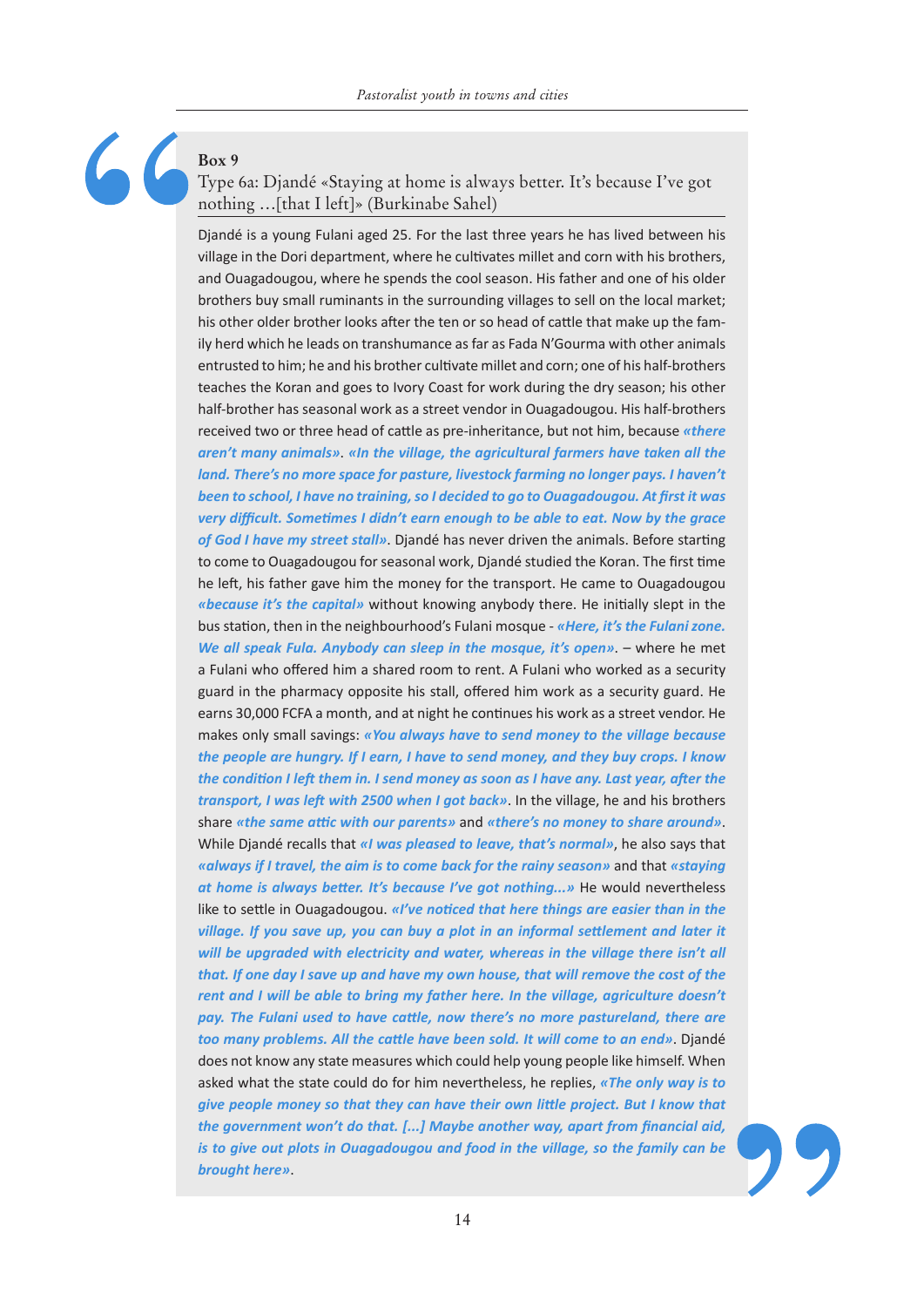# **YOUNG PEOPLE IN SEARCH OF ADULT AND CITIZEN STATUS FOR THEMSELVES AND THEIR COMMUNITIES**

#### **Migration as central to the necessary renewal of pathways to adulthood**

The pathways to adult status in pastoral societies are undergoing major transformations as a result of structural changes in rural and pastoral environments that are reconfiguring the organization of the family. In Chad, ongoing change has undermined neither the pastoral model nor the relationships of solidarity between generations, except within Mbororo societies. In Burkina Faso, however, pastoral societies are undergoing a complex pastoral crisis, with both external (land) and internal (a breakdown in the modes of intergenerational redistribution) dimensions.

In light of this, adult status is no longer granted solely by the transfer of cattle rights to those actively involved in livestock farming, though it remains strongly linked to the family pastoral economy, and in particular the role the family herd continues to play in providing social security. As such, in their evolving relationships with their elders, young people do not so much call into question the centralized management of the herd as the effect it has on their right to have their voices heard within the family, which the father continues to dominate.

Young people's migration away from the camps has become structural and is central to the search for new pathways to adult status in the face of these structural changes. Mobility can afford young people the freedom to gain autonomy outside of the family herd, while also allowing them to contribute to the economic security of the family, which remains a requirement to being recognized as an adult. When a father refuses to grant his son this freedom, the option of "flight" remains. Gold panning and salaried agricultural and pastoral employment in their own or neighbouring countries are the principal forms of mobility for young people today, but towns and cities also play a critical role in these new pathways to adult status.

In both Chad and Burkina Faso, the security context (violent armed groups, repressive pushback from the state) jeopardizes young people's mobility and therefore also the pathways to social, economic and political integration of a whole generation.

#### **The role of towns and cities in new pathways to adult status**

In many pastoral societies, flight no longer takes place from the towns and cities. The new relationship with urban centers is often reduced to the appeal of "modernity" as symbolized by mobile phones and motorbikes. These technologies are however much more than simple markers of modernity, but rather play a social role in families and communities which are undergoing, and indeed sometimes initiating, profound socio-economic change. Integration within urban environments is thus one aspect of pastoral societies' response to the contradictions engendered by structural change within the social organization of the family, which was previously founded on the transfer of cattle rights.

#### Livestock trade

The livestock trade, undergoing rapid growth in both countries, is at the heart of the new connections between camps and towns and cities, structuring family economies and the trajectories of young men. In most families in Burkina Faso, young people round up livestock for resale on local markets. In the market, children can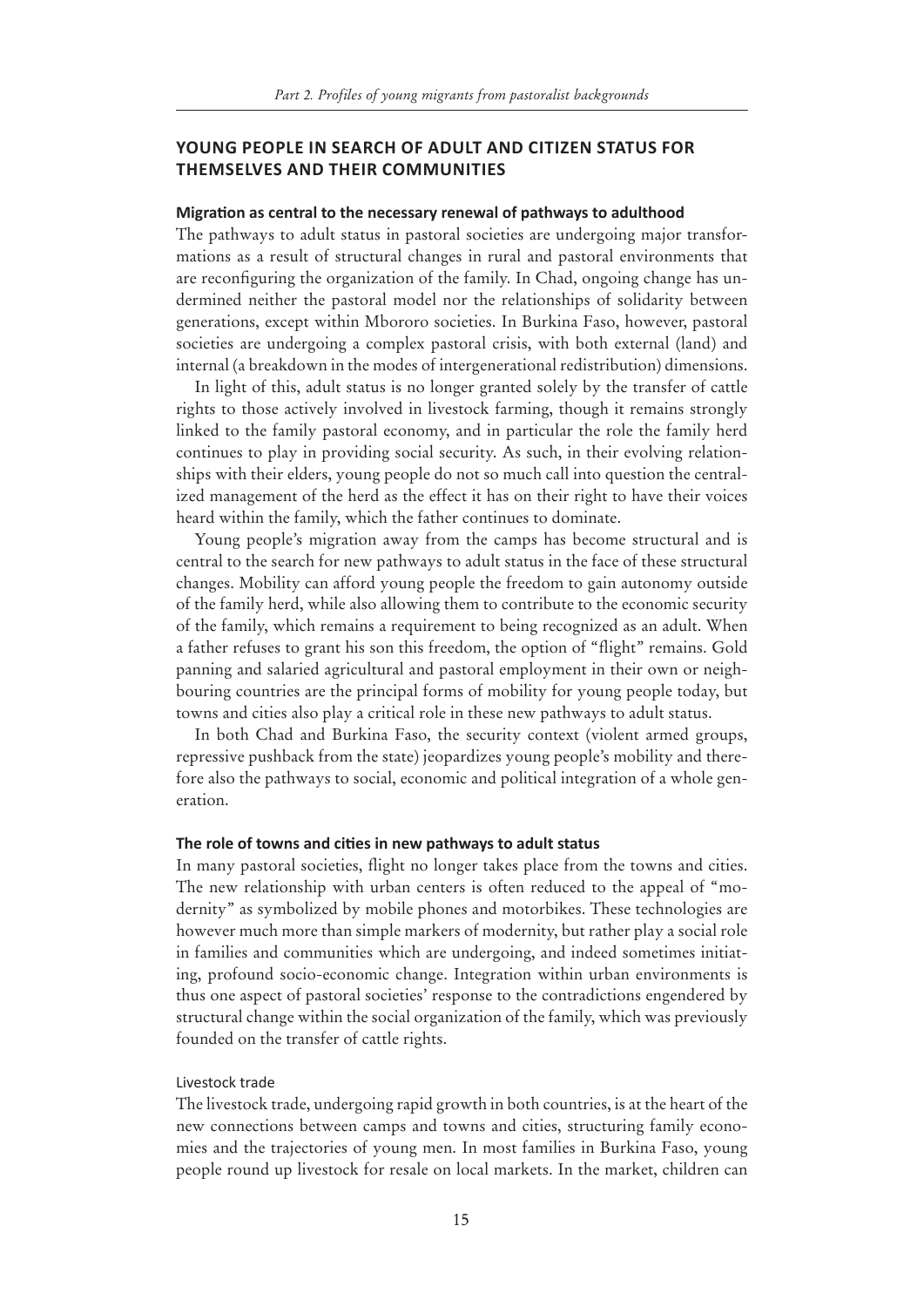also look to start earning enough to afford themselves some independence to act in the future. In successful cases, young people settle in a secondary town or city. The migration dynamics of young Burkinabe pastoralists have long followed livestock trade routes. In the south west of the country in particular, families are spread across different places (villages, camps, secondary and major towns and cities in both Burkina Faso and neighboring countries) and practice diversified and complementary activities. In Chad, young people drive their families'' animals to livestock markets and so frequent them from a young age, in particular in small and mediumsized towns and cities, meaning that the livestock trade plays an increasingly important role in their trajectories. In successful cases, former livestock farmers become traders. Once settled in towns and cities they maintain strong links with the camps. They continue to invest in the family herd and bring children and young people from the camps to work for them and/or to school them. Trade (in livestock) is thus the main driver of school enrolment and integration within towns and cities. This is less true in Burkina Faso, where children have access to schools in the villages.

Commercial activity plays a strategic role for pastoral families looking to diversify their economic activities and for younger family members seeking their autonomy. It is currently undergoing a severe crisis in both countries because of the risks inherent in travel and bringing goods to markets, which is jeopardizing the integration of young people and families' ability to ensure their own social and economic reproduction.

#### Education

Education is the other factor driving new connections with towns and cities. Urban Koranic schools offer a solution to parents unable to integrate all their sons within the livestock system and so play a role in structuring the trajectories of young men by promoting integration within urban community networks. In Burkina Faso, pastoral families have shown a growing interest in sending their children to school in order to diversify their economies and improve their access to state and international aid institutions, thereby securing their access to land and basic services. In Chad, access to schools remains highly dependent on a family member, either a civil servant or, more often, somebody who succeeded in the livestock trade, being present in a town or city.

#### Pauperization

In the most pauperized families, towns and cities become the only possibility for some young people. In Burkina Faso, rural-to-urban mobility has become essential to ensuring the security of the family economy, though often without granting young people their autonomy. In Chad, young people from pastoral communities move to towns and cities after unsuccessful migrations in the camps and gold-panning regions, often without any real prospects.

### **Urban mobility helps to forge new forms of belonging**

Integration within urban environments profoundly transforms identities, outlooks and political ambitions.

In Burkina Faso, young migrants, and especially students, come into contact in different ways with groups of Fulani intellectuals. By creating a space for narratives of Fulani victimhood, these associations help young people to construct a sense of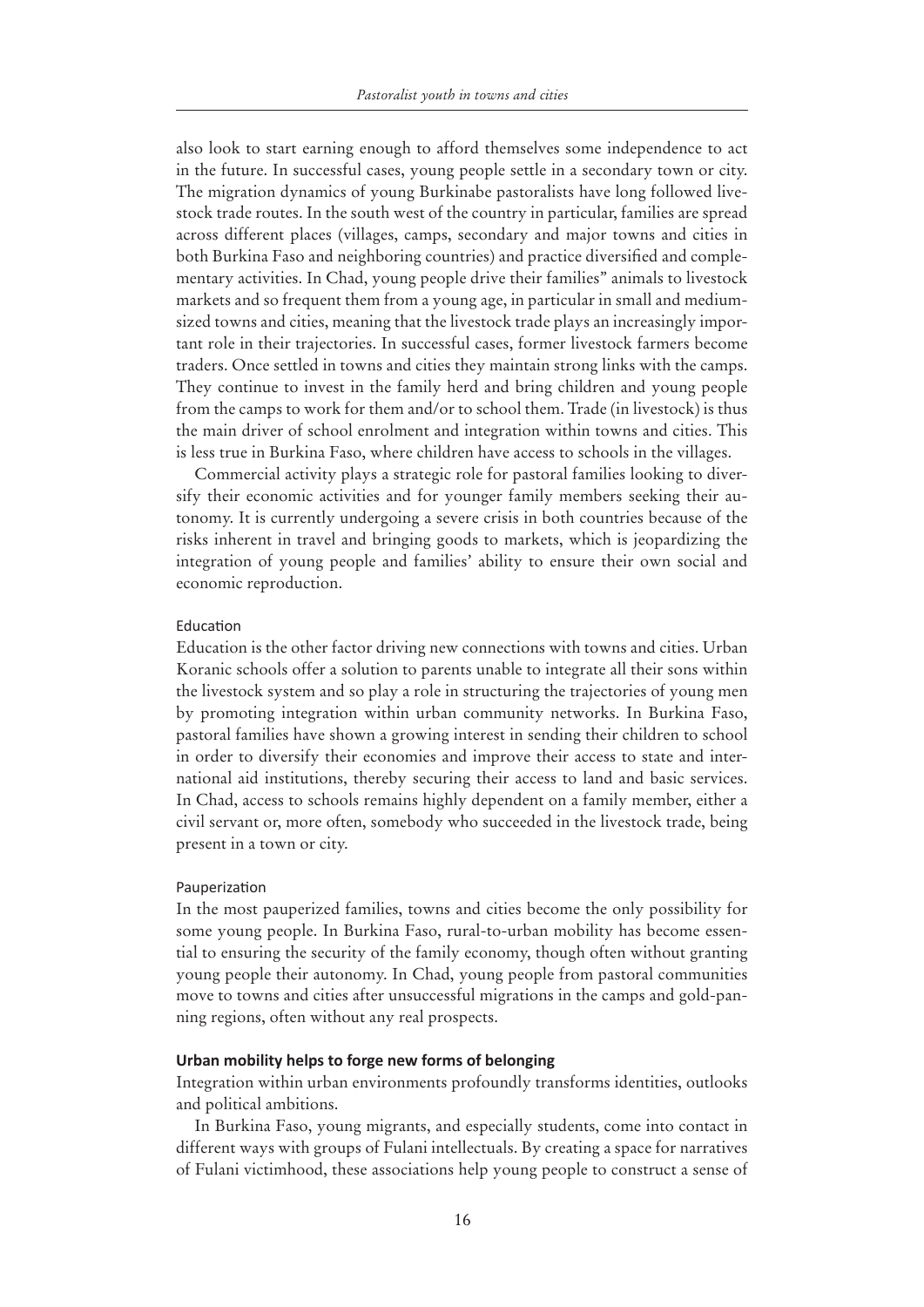belonging and see their ethnicity as a means of explaining their exclusion. But towns and cities also introduce young people to public service, community life and activist involvement. Pastoralist youth who had migrated into towns and cities were among the urbanites who participated in the popular insurrection of 2014. The events became a reference point for young people's identity, a marker of a sense of belonging within the national community, and a founding experience of their citizenship.

In Chad, young migrants from pastoralist backgrounds in towns and cities encounter different ethnic groups from those with which they are in contact, and often in conflict, in rural areas. Young people are often very interested in "evening classes" in French, speaking of them with a certain pride, as though the lessons in some way represented their new urban identity as citizens (links with other ethnic groups, access to school seen as being necessary to assert one's rights).

### **Young people's trajectories underline the need for pastoral families 1) to combine pastoral mobility and territorial anchoring and 2) to be able to exercise their citizenship**

There coexist two types of discourse, often promulgated by the same actors. For some, the challenge is to keep young people in the camps and secure pastoral systems, principally by developing access to basic services within the camps. For others, the challenge is to sedentarize pastoral systems, which would allow access to citizenship, its rights and its associated institutions (schooling, representation in power structures, etc.). In fact, pastoral families today need pastoral mobility as much as they need territorial anchoring, which does not mean the sedentarization of pastoral systems. When situations are viewed at the scale of families and communities, rather than individuals, the opposition between strong ties to the city and pastoral mobility disappears. By settling in towns and cities, young people do not abandon livestock farming, but rather play a new role in pastoral economies. While they no longer work directly in livestock farming, they will in most cases maintain their membership of the extended family and the group, through transfers of liquidity and the exchange of information, or by hosting extended family members from the camp. Urban dwellers act as a bridge between the camps and the towns and cities, where state and international aid institutions are more accessible. In return, the access to these institutions enjoyed by the most integrated young people reinforces access to pastoral resources and basic services, and more generally, the recognition of pastoralists' rights. In response to land challenges in Chad, there is now a tendency towards settling part of the family in the Sahel region, without necessarily decreasing animal mobility. This process, which is shaped by activities linked to the trade in pastoral products, has transformed families' relationship to schooling and state institutions, which have come to be seen as a means to secure pastoral mobility. Major uncertainty nevertheless hangs over the future of these families, such is the precarity of the urban economy.

In Burkina Faso, the Fulani maintain a complex relationship with citizenship and national identity because of the central role of mobility and pastoral migration in their economy and society. In the eyes of agricultural and sedentary populations, the Fulani remain perpetually itinerant nomads. However, maintaining mobility and migration and ensuring strong ties to the villages, towns and cities of Burkina Faso are now equally important to the Fulani, allowing them to intensify a part of livestock production, diversify family economies (through the cattle trade, school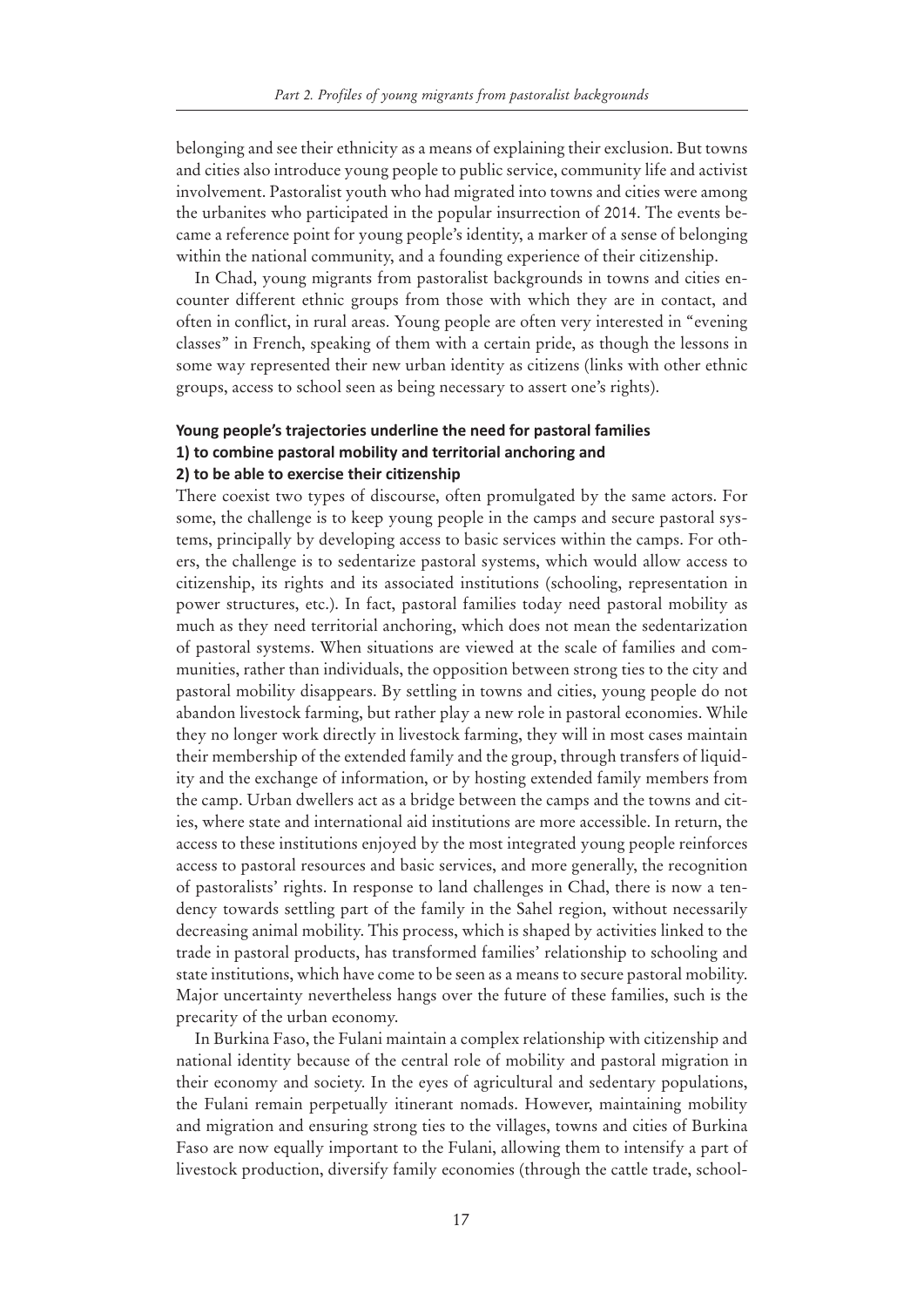ing and training) and assert their rights, notably their land rights, within local and national power structures.

Rather than conceiving of rural youth and urban youth as two separate populations, it is necessary to conceive of interconnected groups of youth. Young people who remain in the camps and those who leave without returning, but who continue to play a role in livestock systems, live in very different sets of conditions, each requiring specific public measures. However they cannot be considered in isolation from one another.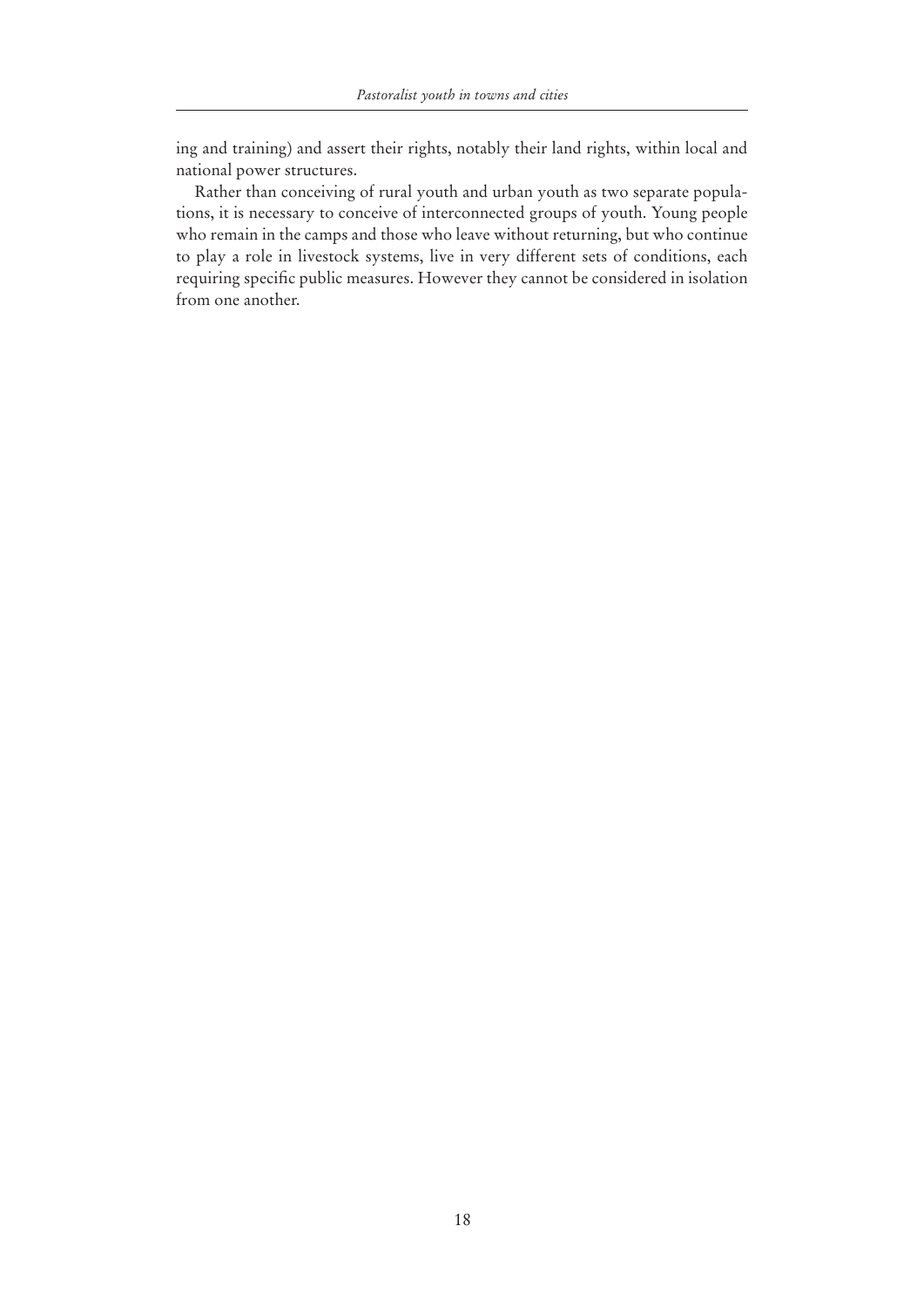# Part 3

# **The institutional context of the integration of young people from pastoralist backgrounds: perceptions, instruments and strategies for public action**

# **URBAN MIGRATION AMONG PASTORALIST YOUTH, A POORLY UNDERSTOOD PUBLIC ISSUE**

# **Factors in migration and the trajectories of young people still poorly understood by public actors**

In both countries, public actors in professional training and integration fail to distinguish young people from pastoralist backgrounds from other rural migrants and have only a limited understanding of the migration of rural youth and the factors driving it. The difficulty in developing debate and public action around the migration of young people of pastoral origin is explained and illustrated by:

- The lack of empirical and/or statistical data on pastoralist youth and the role of migrations in their pathways to integration, which results in disagreement over the scale of the phenomenon.
- • The low level of intersectoral coordination at a national level, which leaves rural young people (most notably from pastoralist backgrounds) in the blind spot between public action centered on securing pastoral productions on the one hand and supporting qualified urban and/or vulnerable youth on the other.
- The focus of states and their major technical and financial partners (TFPs) on youth employment, international migration and security, which overlooks transformations in rural areas and new rural-urban connections.

In Chad, political commitments to support young people, notably through specific public policies, are yet to be translated into large-scale action from public actors or their TFPs. The question of pastoralist youth, their integration and their future in Chadian society has not yet emerged as a central issue in public policy and development aid.

In Burkina Faso, on the other hand, the security situation and the rise in rhetoric closely linking pastoralist youth with rebel movements have provoked renewed interest in the challenges facing young people among public authorities and development aid institutions, much as the popular uprising in 2014 encouraged government action on the issue.

These differences in the ways in which pastoralist youth are viewed are also explained in part by the different conditions in which pastoral societies find themselves in the two countries: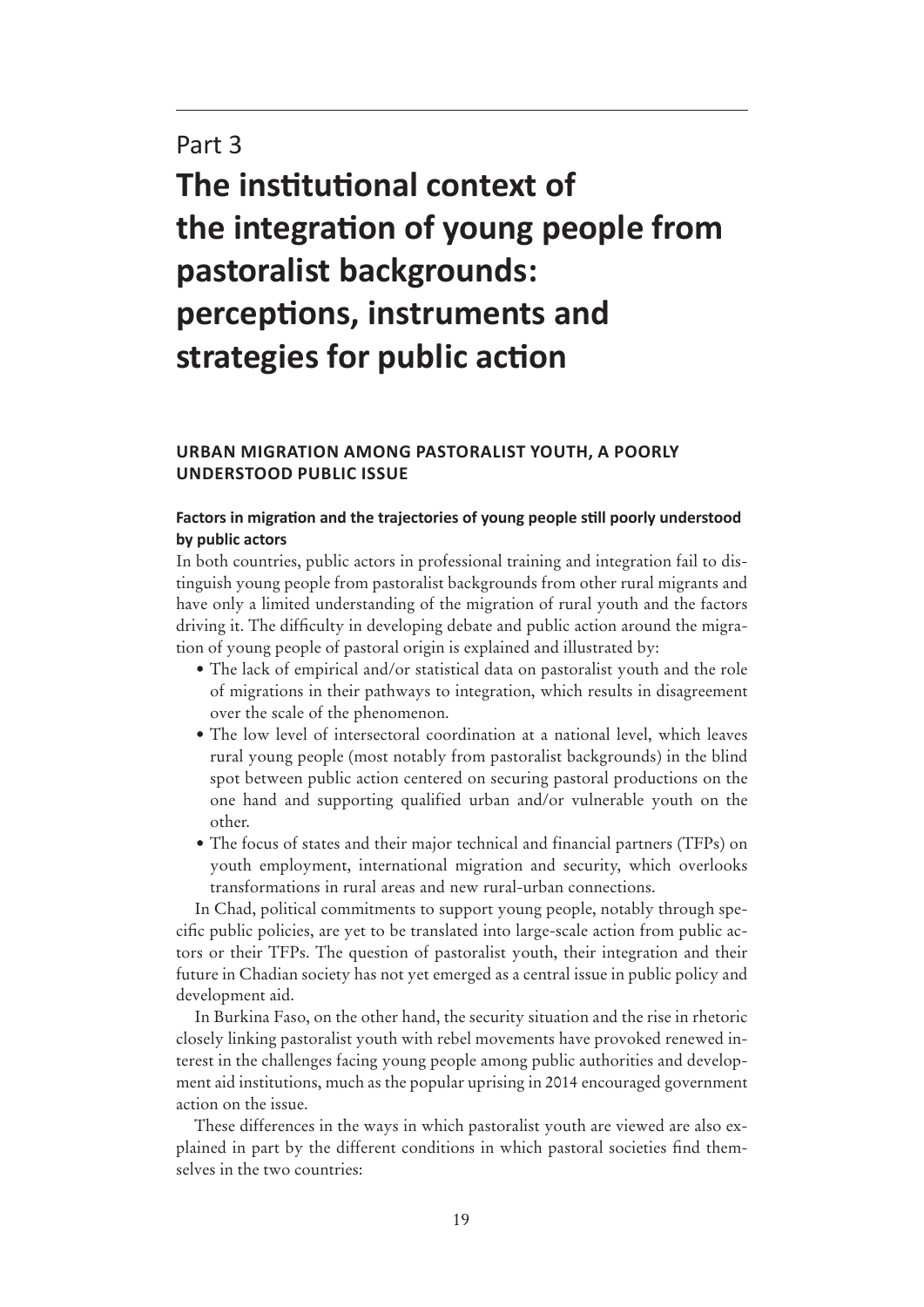- In Chad, the pastoral system and its inter-generational relationships of solidarity have not been called into question (with the exception of the Mbororo) and pastoral societies are not in crisis.
- In Burkina Faso, on the other hand, pastoral societies face a complex pastoral crisis, with both external (land) and internal (a breakdown in the modes of intergenerational redistribution) dimensions.

Young people only become visible when they become a point of controversy in the public sphere or trigger public disorder (that is, when the situation "reaches crisis point").

Factors of migration in both countries are better understood by professional livestock farmers' organizations (PLFOs) and civil society organizations (CSOs), which focus primarily on the following: (i) In Chad, the major economic vulnerability of pastoralist youth and inequality of access to livestock, as well as the appeal of modernity through proximity to towns and cities: young people's "appetite" for mobile phones and motorbikes, cited by a large number of those that we interviewed, illustrates this fantasy of modernity, while also overlooking other more structural, though less visible, forms of change in pastoral economies. (ii) In Burkina Faso, the crisis of governance in rural territories, $3$  reflected in a widespread crisis in the circulation of cattle within the family, which limits the autonomy and decision-making power of young people and accentuates intergenerational tensions. The widespread violence in the country aggravates the crisis and reinforces these dynamics.

### **Negative perceptions of youth mobility which overlook structural change within pastoral economies...**

The urban migration of young people from rural (and notably pastoral) areas is often interpreted as reflecting individual strategies to gain autonomy, without reference to the ways in which structural change within pastoral societies has transformed both the economic organization of families and young people's pathways to autonomy. Migrants are seen as uprooted individuals with no hope of return, and their displacement seen as provoking mainly negative consequences for both towns and cities (social risks in urban environments that are already seen as overcrowded in Burkina Faso) and rural environments (loss of labor and aging professional representative bodies which jeopardize the social and economic reproduction of pastoral systems of production).

Representatives of civil society organizations in Burkina Faso propose a renewed relationship with the state and its representatives in rural communities as a possible solution to discrimination against and mistreatment of pastoralists. This would entail, on the one hand, greater awareness on the part of public authorities of the underlying causes of the legitimation crisis affecting national institutions, along with measures to address them. On the other hand, the question of citizenship is seen as a way out of the impasse to bring about real change. As such, acquiring

<sup>&</sup>lt;sup>3</sup> There are two principal components to the crisis: i) an unbalanced management of land dynamics at a local level, leading to pastoralists being progressively excluded from the land and putting an end to complementary practices between agricultural and pastoral systems, which has had a very negative impact on soil fertility and seen agricultural output drop; ii) a structural weakness in basic public services for rural populations, together with frequent discrimination against and harrasment of pastoralists (invented or exaggerated fines, inequitable rulings, marginalization within decision-making bodies).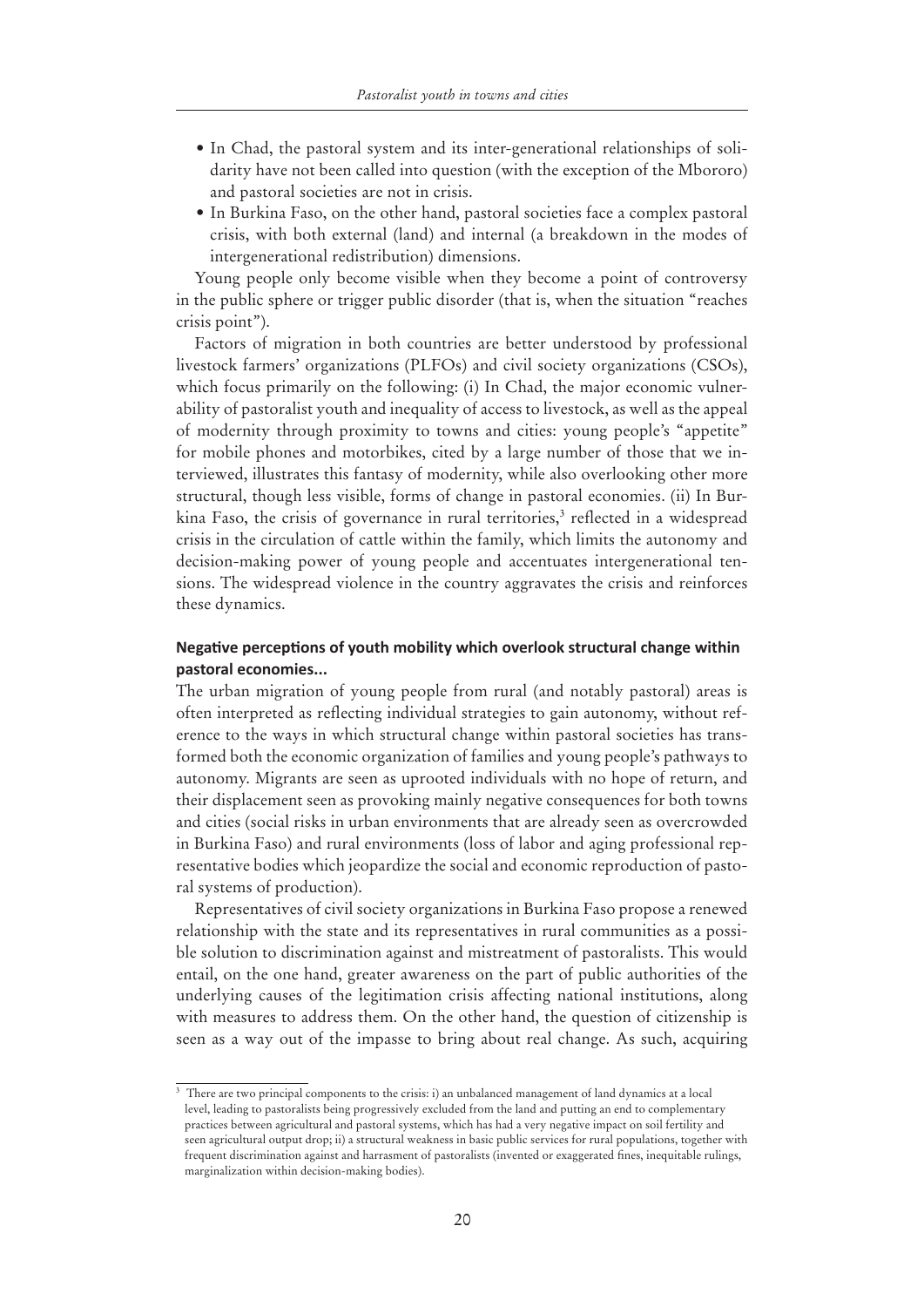identity papers, sending children to school, participating in elections and direction involvement in local councils are seen as central to finding a solution to what is to be perceived as a national, rather than an ethnic, issue: ensuring equality between different categories of citizens (urban-rural, agricultural-livestock farmers), and the equal and inclusive governance of different economic and professional activities. These organizations thus allow for a wider debate that goes beyond questions of employment and professional training to consider the future of rural and pastoral youth through the prism of citizens' and workers' rights, participation in public life, equality before the law, and access to means of production.

#### **... And make it more difficult to design well-adapted policies**

The most commonly proposed political solutions largely fail to reflect reality: (i) stop young people leaving by "keeping them busy", namely by identifying ways to help young people to "stay" in their communities by supporting the diversification of their activities and the development of basic services (education, health) in the camps; (ii) sedentarize nomadic populations to facilitate access to services: this approach to sedentarization, which remains widespread despite its repeated failures over time, fails to take account of not only the fundamental constraints of pastoral systems, but also the shortcomings of programs to support professional training and integration (which can be inaccessible, of limited quality and poorly structured, and suffer from a lack of coordination between a range of ministerial departments).

# **INSTRUMENTS AND STRATEGIES FOR PUBLIC ACTION: IS THE ISSUE OF URBAN MIGRATION AMONG PASTORALIST YOUTH A MATTER FOR "PUBLIC ACTION"?**

#### **In a context of structural deficits in public services…**

Access to education, from basic schooling to higher education, is a key factor in

pathways to integration. In both countries, significant action has been undertaken in training, promoting employment and improving the employability of young people, though results have been unconvincing. The Chadian education system is characterized by profound dysfunctionment, from primary school to university. In Burkina Faso the education system is better structured and more accessible. Young people come into contact with public services, albeit too intermit-

### **Box 10** A definition of «Public action»

«The way in which a society constructs and defines collective problems, develops responses, content and processes to address them. The focus is on society more generally, rather than only on the institutional sphere of the state.» (Thoenig, 2005).

tently, from their villages, up to middle school, high school and university, which take them to towns and cities.

Training programs in both countries do not reflect economic realities and fail to meet the aspirations and needs of young people, in particular in rural environments. Indeed education/training remains centralized in large cities where access is highly constrained (tuition fees, the required previous level of education, courses available, regional networks, etc.). These factors constitute important obstacles to the inclu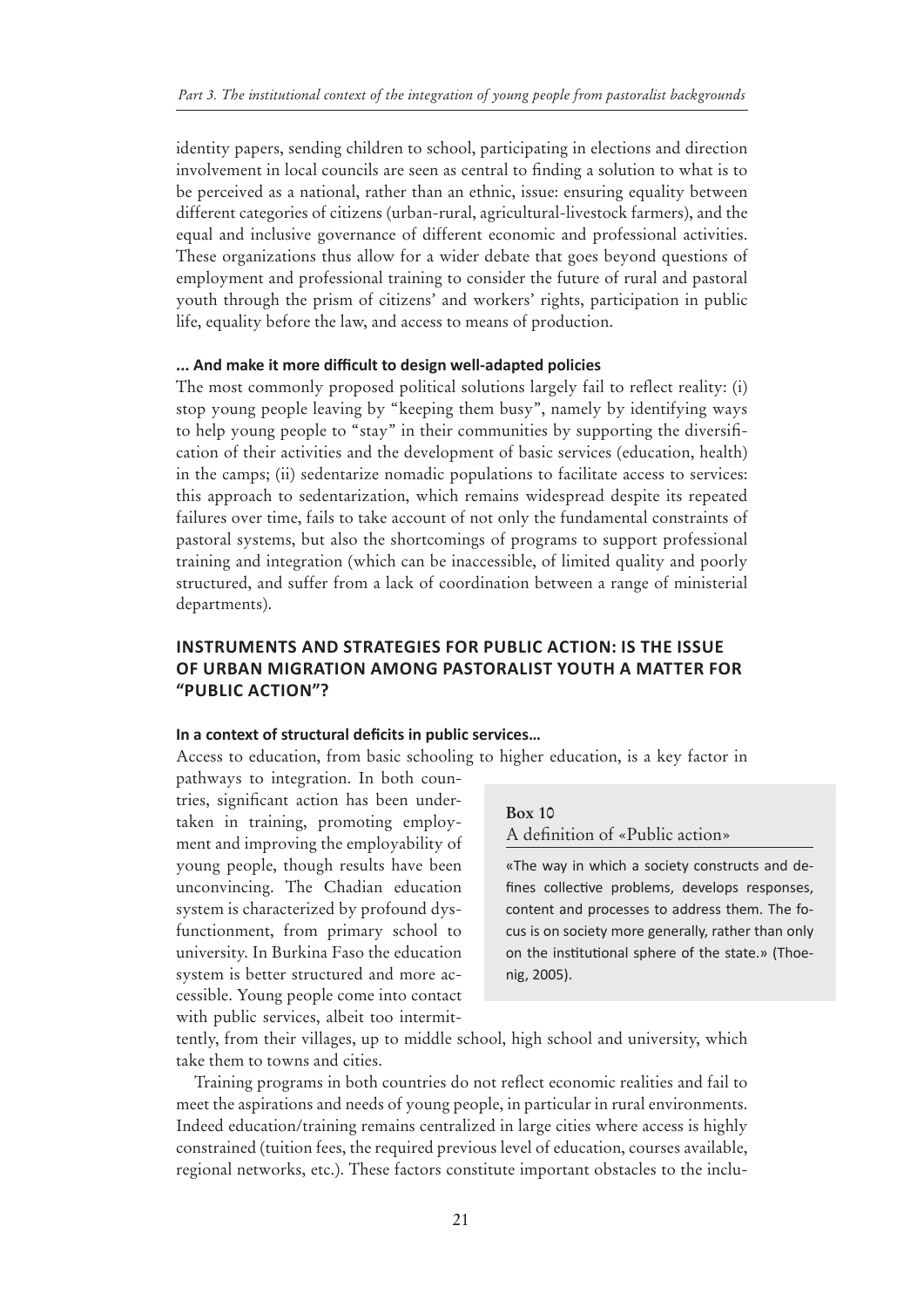sion of young people from rural communities in education programs, including when they are already in towns and cities.

Furthermore, in both countries there is a lack of coherence in public policies across all sectors dealing with the education and integration of young people, and often a lack of coordination between sectoral policies overseen by several ministries and with financial backers.

Measures to support social and economic integration are non-existent, aside from a few initiatives developed in urban areas for vulnerable young people (for example, street children, orphans, out-of-school children, abused women, etc.). In Chad, international NGOs have run a number of trial programs.<sup>4</sup> In Burkina Faso, services to support social integration exist (for example six emergency shelters run by the Ministry for Women, National Solidarity and the Family) but are severely underfunded and are specifically aimed at very vulnerable populations.

Upgrading informal settlements (access to water, land tenure) is seen as a significant public service by young people who first take up residence in the periphery when arriving in urban centers. Young people in Burkina Faso are very clear in calling for such action.

### **... community-based groups and associations and private institutions play a key role in urban integration**

In both countries, family- and community-based groups and associations and private institutions play a key role in youth integration. In Chad, community-based institutions such as caliphates and mentoring relationships play a particularly important role in urban youth integration. Young people looking to integrate towns and cities draw on the family and community relationships of solidarity which structure pastoral societies (the hosting of children from the camp who are sent to school or trained for trade in urban centers, the role of customary kinship hierarchies in hosting young people in towns and cities to make up for the state's failure to fulfil its function and deliver public services).

*"I came to the capital 42 years ago. I came as a livestock trader. I am the representative of the young Missirie when they come to the capital, those who come for an adventure, those who send money back to the camp. I am also a child of nomads, I know them all. When they need money, I give them a bit for transport and for food. [...] The young people who come here - some of them I know, some of them I don't. They come with their name, that's enough, they know me, that's enough. If someone arrives, I welcome him. If he wants to travel, I wish him a good journey if he doesn't have bad ideas. I help them with identity cards, with passports, by telling them where to go. They pay with their own money. Some are passing through and I help them out of my own pocket." (Missirie tribal leader, around 75 years old, N'Djamena, October 2018).*

<sup>4</sup> For example the NGO ESSOR has developed Information and Social and Professional Guidance Offices and Information and Guidance Centers for vulnerable young people in the city of Bongor (Mayo-Kebbi).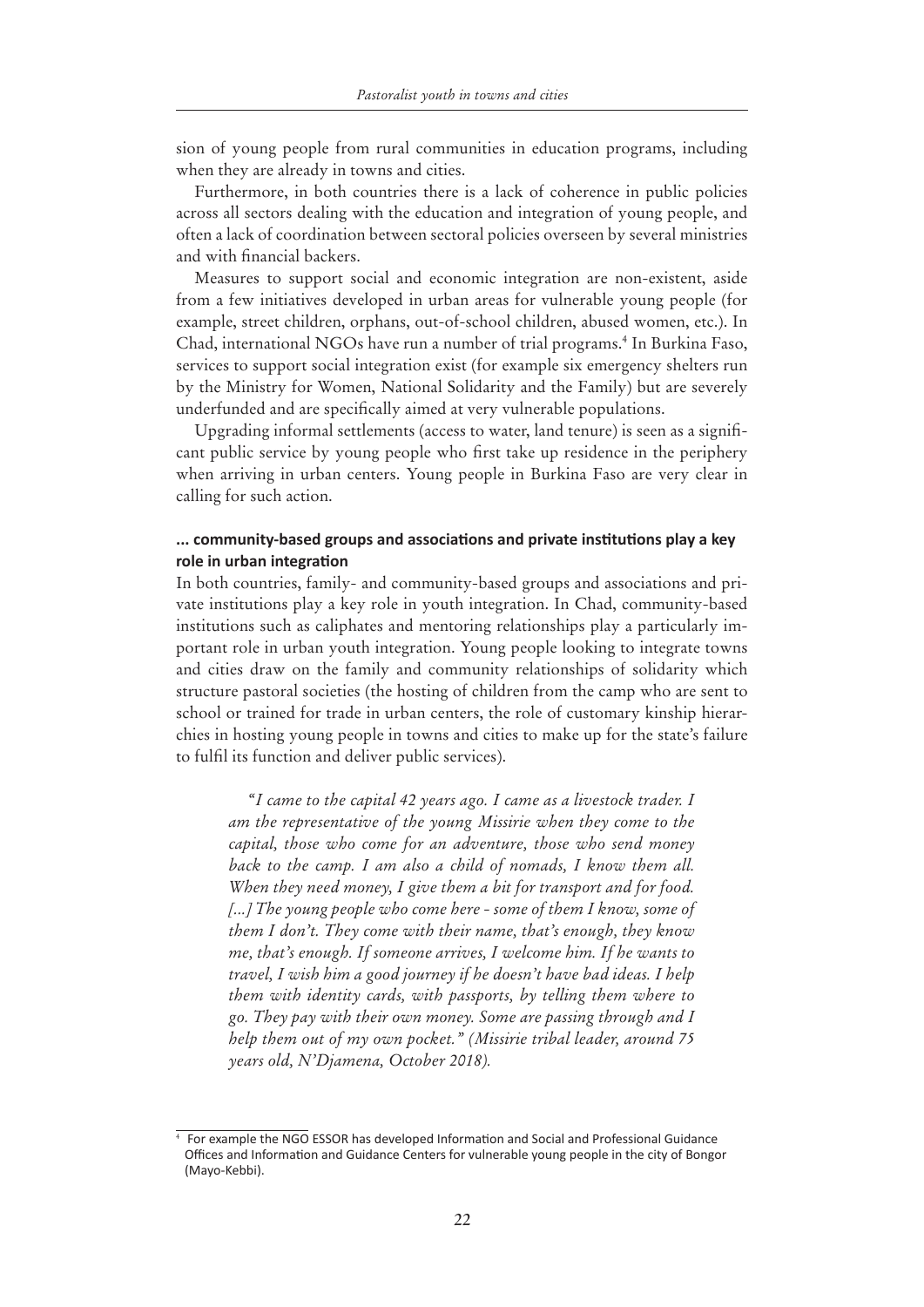In Burkina Faso, solidarity within the family and community appears comparatively less well developed. Young people come into contact with public education, albeit in a partial and thus unsatisfactory manner (grants for higher education, territorial networks of functional institutions in secondary and higher education). Private housing and professional training programs are also largely undeveloped. In Chad, private education is mainly limited to "evening classes", which are highly valued by young people who foresee their future in the city and see a good level of French as a way to acquire basic skills (reading, writing, arithmetic) and diversify their networks beyond their home community.

Furthermore, neighborhood associations and civil society organizations (student and natives' groups, associations to promote Fulani culture and youth, for religious education, for mutual support in livestock markets, etc.) play a key role despite their limited means and the highly localized nature of their activities. They offer young people very useful basic services: emergency housing, food, access to a network of fellow natives, career guidance, mentoring and hosting of students.

*"The association provides a meeting place for the Fulani community. We have activities to raise awareness: too many conflicts between agricultural and livestock farmers, but the problem is not their activity, it's their ethnicity. So it is important to raise awareness in order not to lose the livestock. We need sedentarization. For sedentarization, we need land rights and schooling for children so that it will change." (Fulani native from Yagha, student in Ouagadougou, 27 years old, December 2018).*

*"We created the association because we saw how we were suffering. We have qualifications but have no elders to help us, so we look to help each other. Life today, if you're not part of an association, it's not possible. Even to know people, it's a way for us young Fulani to get to know each other. It helps us to know how to get by, how to send our children to school, how to educate them." (Young Fulani from Chari Baguirmi, trader in veterinary products in N'Djamena, 28 years old, October 2018)*

In both countries, Koranic schools are seen as providing opportunities both to acquire the skills and social know-how required for future social integration and to forge informal networks among the communities of merchants, artisans and smallscale entrepreneurs.

## **Relevant but localized experiments in supporting pastoralist youth run by development aid projects**

There exist experimental programs in both countries to promote professional training and youth employment in pastoral communities, such as the Regional Program to Support Pastoralism in the Sahel (RPSPS) - component 4 (World Bank) with the implementation of training programs and funding for income-generating activities (IGRs), or the Project to Reinforce Pastoral Systems (PREPAS - Swiss cooperation in Chad) with the development of IGRs for women and training for young people (e.g. as livestock assistants).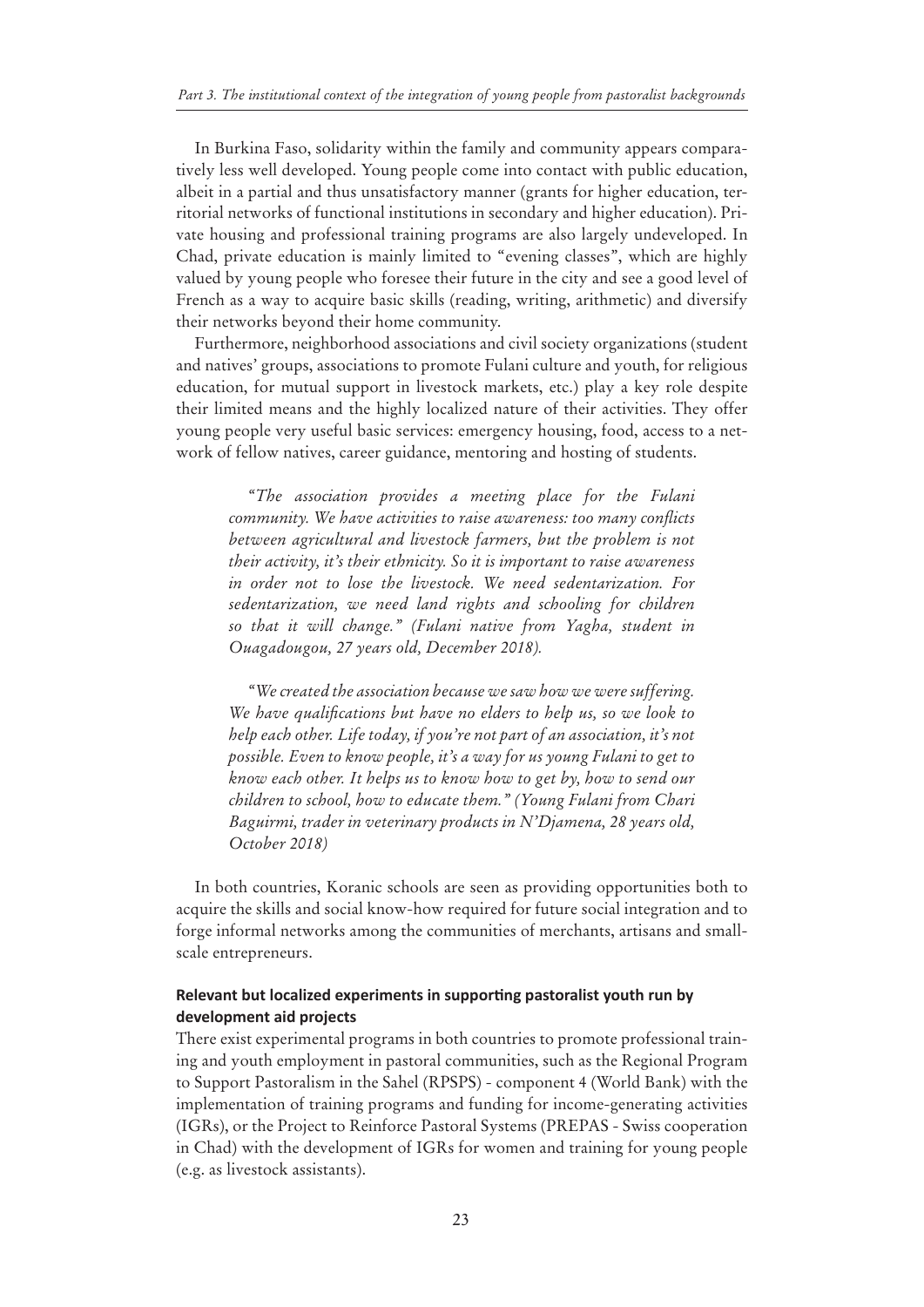While these projects focus mainly on youth employability, funding for professional training and youth entrepreneurship remains limited. Similarly, although youth employment is one of the objectives defined by the Structural Support Program for Pastoral development (PASTOR) in Chad, there is little in the way of well-defined specific actions to support young people. The currently suspended Regional Education/Training Program for Pastoral Populations in Transnational Areas (PREPP) has a number of innovative features to improve pastoral access to a basic school education and professional training, adapting its methods to the realities of pastoral life and mobility, for example by offering services across multiple sites. Other projects of varying scope (from community-based micro-projects to programs to promote food security and sectoral development) offer young people opportunities for professional training in domains identified as important, including notably the transformation of agricultural and pastoral products.

In Chad, projects have worked to improve access to basic services in nomadic communities (health and education), such as creating basic services centers as part of the AfDB Rural, Pastoral and Transhumance Infrastructure Project (PIRPT) or pilot actions in nomadic education implemented as part of the PASTOR-EU/AFD/ Chadian state project.

In general these projects, which often have little involvement in funding and running youth support programs, are too discontinuous in nature, lack coordination, and depend on outside funding, all of which serves to limit their impact on young people.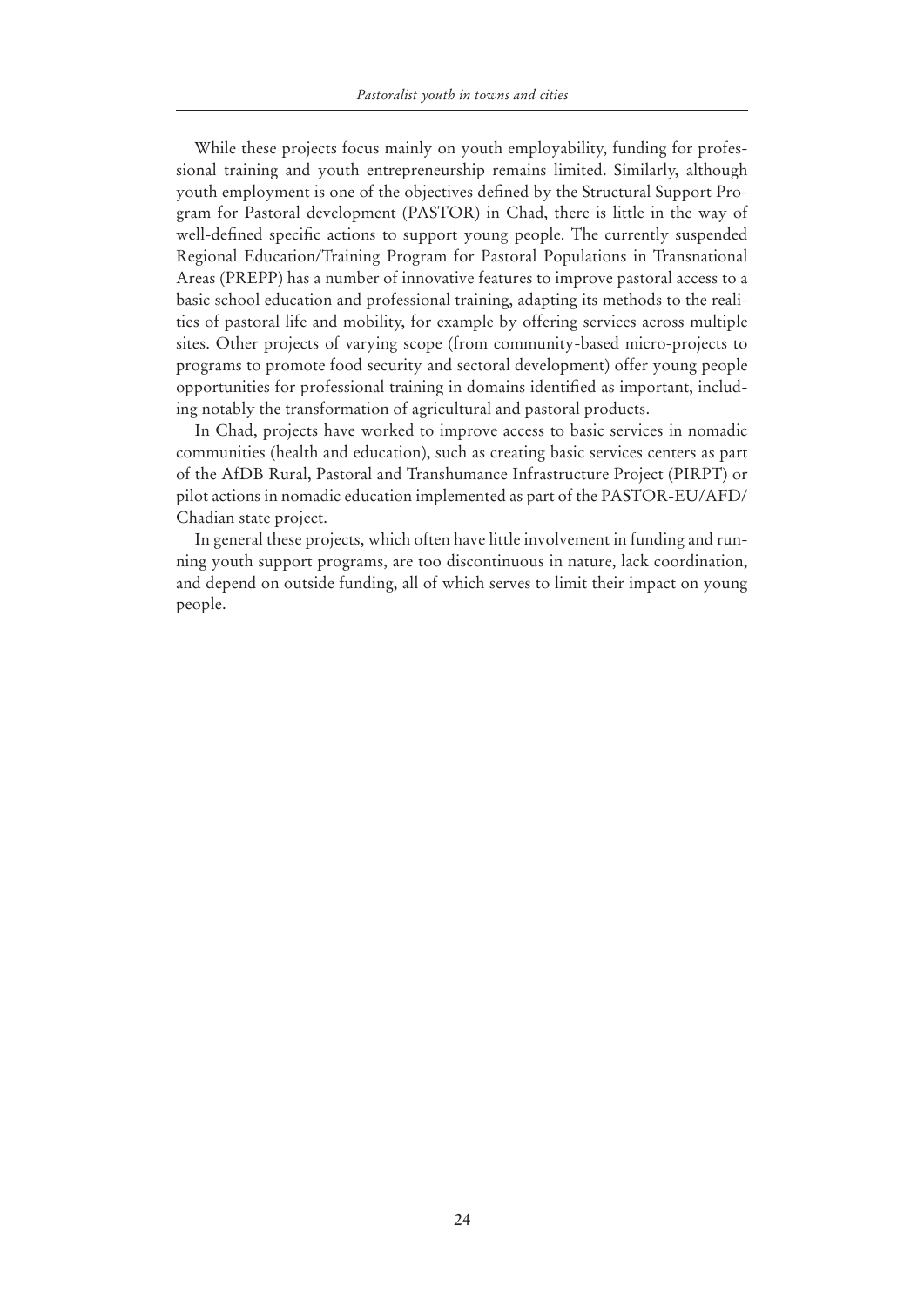# Part 4 **Conclusions**

### **RETHINKING YOUNG PEOPLE'S MOBILITY AND THEIR PATHWAYS TO ADULTHOOD**

Pathways to adult status in pastoral societies are evolving as a result of structural changes in rural and pastoral areas and transformations in family organization. Adult status is no longer granted only through participation in livestock farming, though it remains closely linked to the family economy, which, for its part, remains founded on livestock farming. Young people's mobility outside the camps has become structural and is central to the search for new pathways to adult status.

Young people do not aspire en masse to leave the pastoral way of life for a more urban existence: young people's aspirations in towns and cities are the result, rather than the cause, of migration away from the camps. Migratory journeys are determined by an array of constraints and resources which vary for different young people; possibilities open up and disappear again throughout the migratory process. Public action should thus focus less on the decision to "leave the camp", but rather on the "journey" as an ongoing process across a variety of configurations of places, and so move away from approaches which contrast "migration by choice" with "forced/distress migration".

#### **SUPPORTING RATHER THAN RESTRAINING MOBILITY**

Mobility is a complex process with inherent risks which are exacerbated by the lack of governance arrangements to provide support, or worse still repressive measures. It nevertheless provides opportunities. Mobility can be seen in a new light by recognizing that young migrants are the result of structural changes in production systems, and that they can positively transform livestock systems by maintaining close links with their family and home community. Public policies must not focus on the reasons young people leave or look to prevent them from doing so, but should support mobility and the migrants throughout their journeys.

# **RETHINKING THE CONNECTIONS BETWEEN TOWNS AND CITIES AND CAMPS WITHIN PASTORAL ECONOMIES**

Urban migration is not the reserve of younger members of pauperized pastoral families, even if this phenomenon is real and calls for specific support measures. Considering young people who do not return to work in the camp after several years in a town or city as "lost to livestock farming" is to ignore the role that they play in the pastoral economy. By acting as a bridge between the camps and the towns and cities, where state institutions are more accessible, they help in return to strengthen access to pastoral resources and basic services.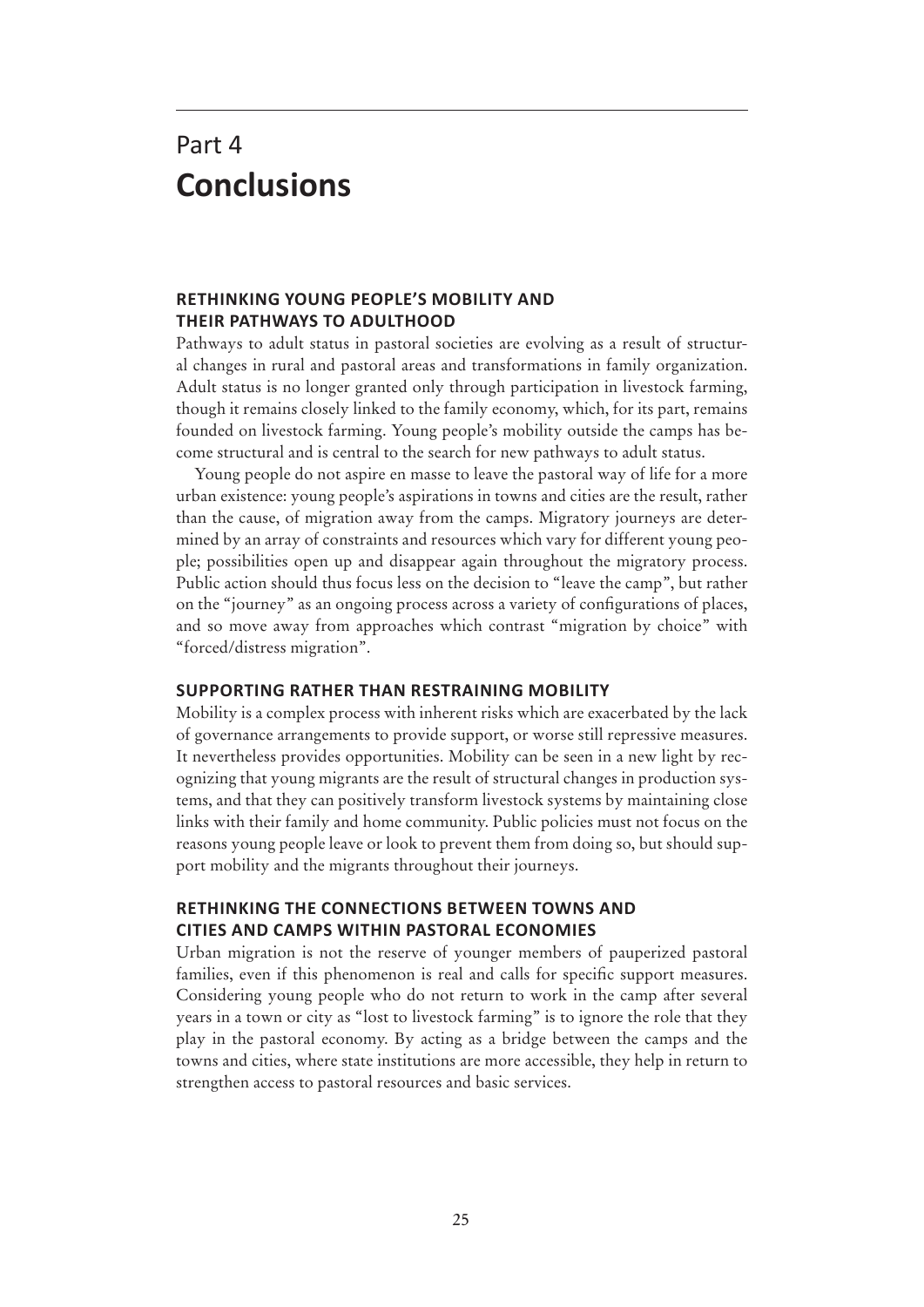# **THINKING OF YOUNG PEOPLE NOT ONLY AS WORKERS BUT ALSO AS CITIZENS**

As youth migration shows, pastoral families, and the younger generations in particular, are looking to develop a new relationship with the state, and need their right to combine pastoral mobility with strong ties at urban and national scale to be recognized. This would entail the recognition of a range of civil rights for young people, most notably the right to mobility. The violence of armed groups and repressive response of states and their partners threaten their mobility, jeopardize the social, economic and political integration of a whole generation and fuel widespread fear and a feeling that citizenship is being denied. It would also entail rethinking the idea that "young people leaving the camps are provoking a crisis in livestock farming". This view depends on thinking of young people only as workers, whereas it is as citizens playing a role in public life that they are "useful" to their families and their sociocultural groups.

# **SUPPORTING PASTORALIST YOUTH WITH REFERENCE TO THE CONTEMPORARY PASTORAL DYNAMICS: POSSIBLE STRATEGIES FOR ACTION**

Supporting these connections, which are central to the structural changes in pastoral economies, means: 1) recognizing the role of pastoralism in territories and in agricultural policies; 2) extending basic public services and in particular access to education in rural areas; 3) developing new forms of support. There are a number of possible dimensions to explore: developing informal public education in towns and cities; giving children in Koranic schools access to education and professional training; rethinking the development of the livestock trade in relation to the challenges of youth integration; supporting pastoralist youth's access to citizenship.

### **CONSTRUCTING PUBLIC ACTION ON PASTORALIST YOUTH**

The different positions adopted by actors reflect the way in which they interpret different aspects of a complex reality in line with their practices and the institutions to which they belong. These different perceptions and visions can be brought together from across a range of sectors and actors and coordinated to provide a useful basis for rethinking the mobility of pastoralist youth as a matter for public action in its own right.